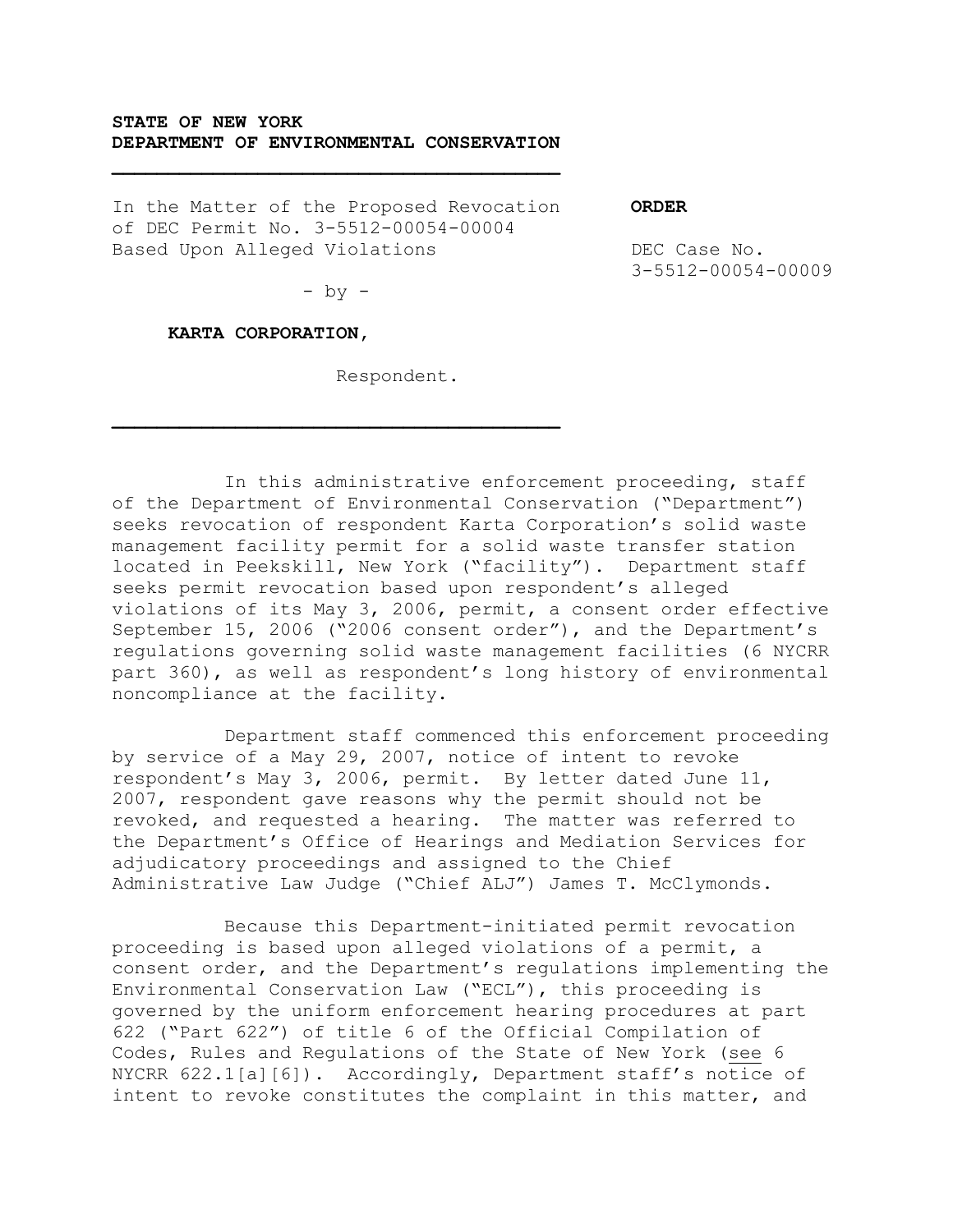respondent Karta's request for hearing constitutes the answer (see 6 NYCRR 622.3[b][2]).

After preliminary pre-hearing matters were resolved, Chief ALJ McClymonds conducted an adjudicatory hearing on April 1 and 2, 2009. After the parties filed post-hearing submissions, Chief ALJ McClymonds prepared the attached hearing report, which I adopt as my decision in this matter, subject to the following comments.

I agree with the Chief ALJ that Department staff has established by a preponderance of the record evidence that respondent is liable for more than 4,500 violations, including violations of the Department's environmental regulations, the terms of the 2006 consent order, and the conditions of the May 3, 2006, permit. These violations occurred during the period from May 3, 2006 through April 2, 2009. Respondent is liable not only for its own violations, but also for the violations caused by Tarrytown R&T Corporation ("TRAT"), with whom respondent entered into a management agreement for the management of the facility.

I also agree that Department staff has established by a preponderance of the record evidence that respondent has a history of significant and persistent environmental noncompliance with environmental regulations and prior consent orders reaching at least as far back as August 2000. Accordingly, I accept the recommendation that the relief requested by Department staff be granted and that respondent's May 3, 2006, permit be revoked.

**NOW, THEREFORE,** having considered this matter and being duly advised, it is **ORDERED** that:

I. Respondent Karta Corporation is adjudged to have committed over 4,500 violations at its facility located in Peekskill, New York, during the period from May 3, 2006 through April 2, 2009, including violations of various provisions of the Department's solid waste management regulations (6 NYCRR part 360), respondent's May 3, 2006, permit, and the 2006 consent order.

II. Respondent Karta Corporation is adjudged to have a significant and persistent history of noncompliance with the provisions of 6 NYCRR part 360 that govern its facility and with prior consent orders, beginning in at least August 2000 and continuing for years through to the hearing in this proceeding.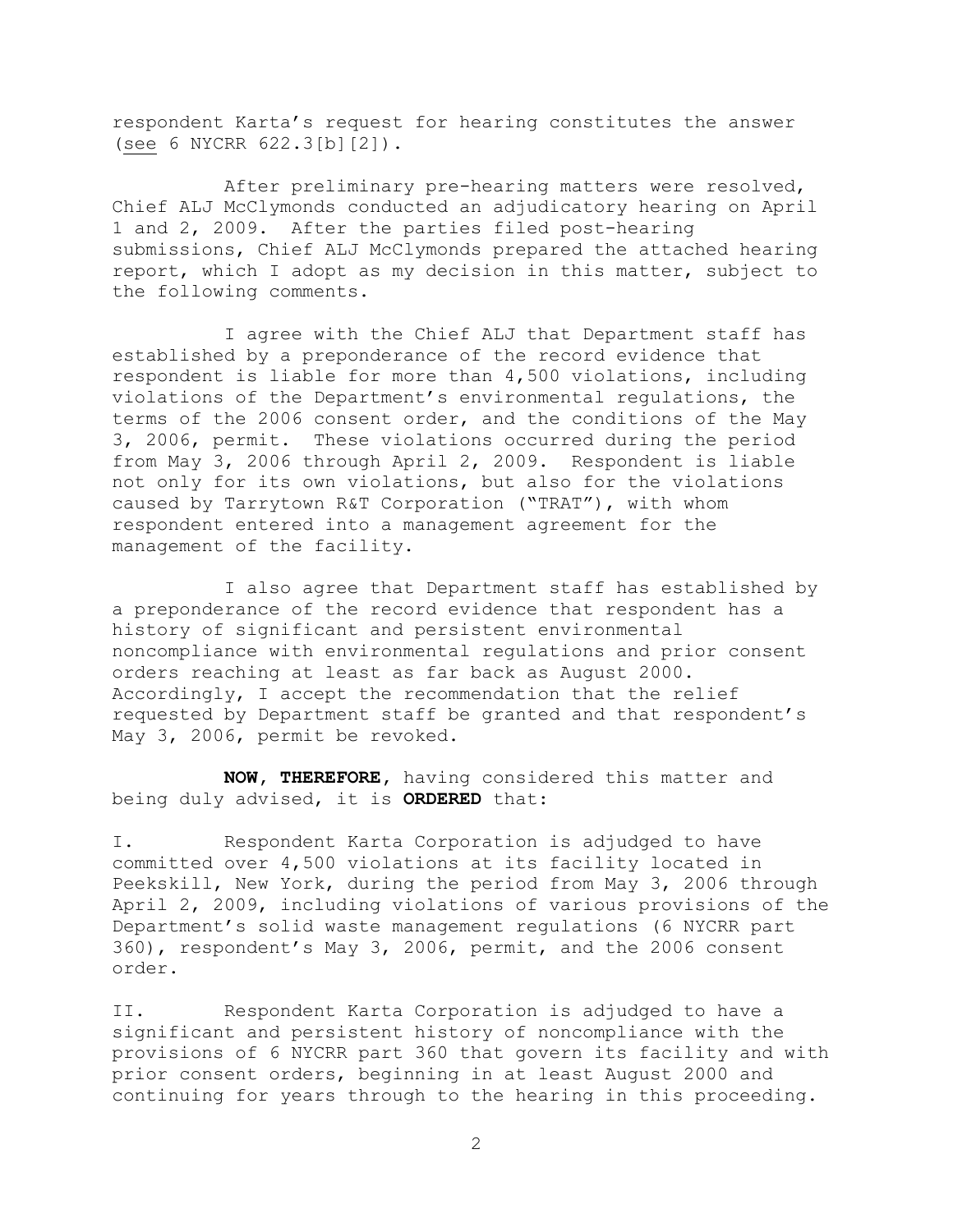III. Based upon the violations established on the record of this proceeding, and respondent's pattern of environmental noncompliance, respondent's May 3, 2006, permit is revoked.

IV. Within thirty (30) days after service of this order upon respondent, respondent shall empty the facility of any remaining waste, scrap, or recyclables, and secure the facility's gates to prevent further access to the facility.

V. All communications from respondent to the Department concerning this order shall be made to:

> Michael S. Caruso, Esq. Senior Attorney NYS Department of Environmental Conservation Office of General Counsel 625 Broadway Albany, New York 12233.

VI. The provisions, terms, and conditions of this order shall bind respondent Karta Corporation, and its agents, successors and assigns, in any and all capacities.

> For the New York State Department of Environmental Conservation

> > /s/

 $\text{By:}$ 

Alexander B. Grannis Commissioner

Dated: August 10, 2010 Albany, New York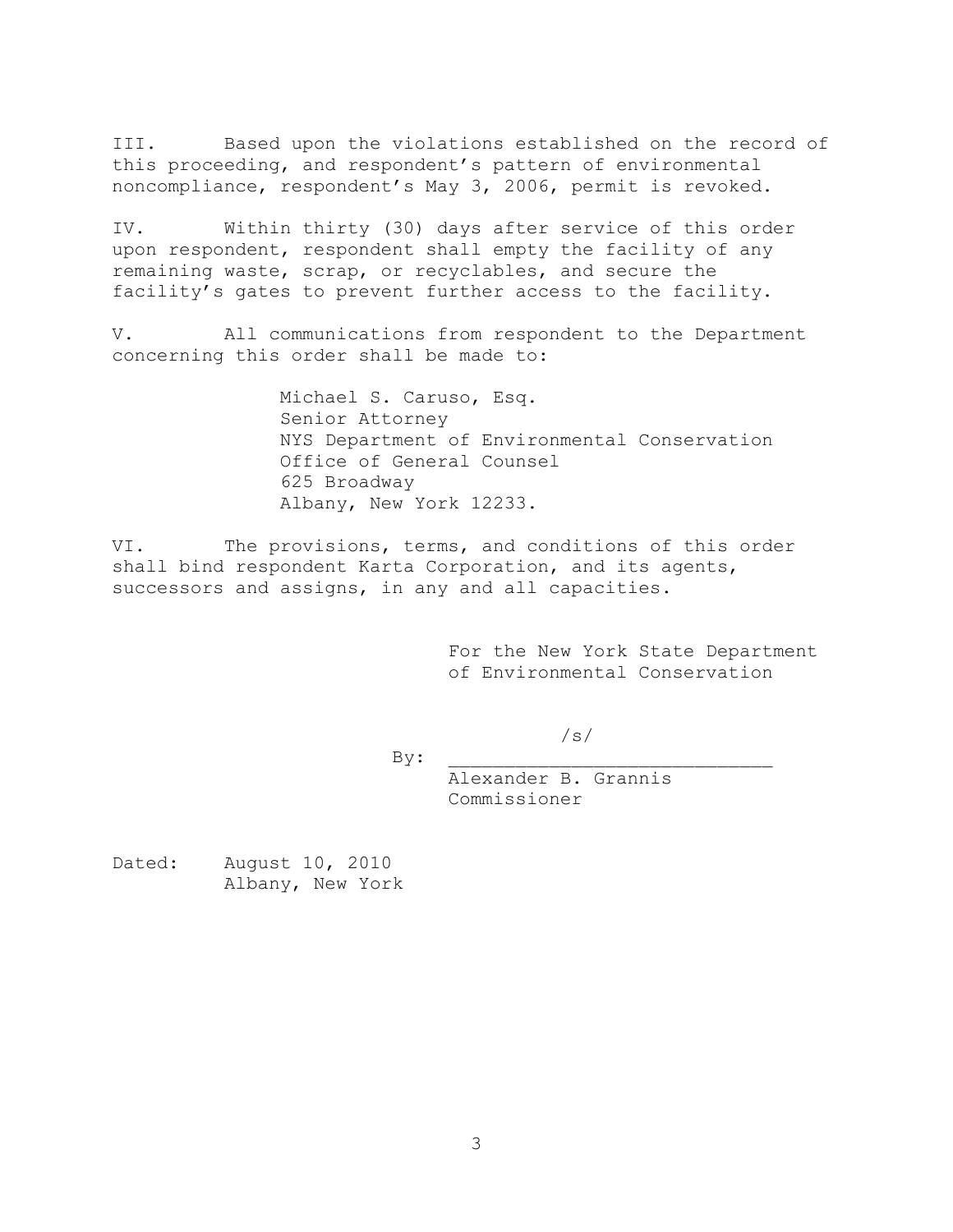## **STATE OF NEW YORK DEPARTMENT OF ENVIRONMENTAL CONSERVATION**

In the Matter of the Proposed Revocation of DEC Permit No. 3-5512-00054-00004 Based Upon Alleged Violations

#### **HEARING REPORT**

DEC Case No. 3-5512-00054-00009

 $-$  by  $-$ 

#### **KARTA CORPORATION,**

Respondent.

Appearances of Counsel:

-- Alison H. Crocker, Deputy Commissioner and General Counsel (Michael S. Caruso of counsel), for staff of the Department of Environmental Conservation

-- Michele Marianna Bonsignore, for respondent Karta Corporation

Staff of the Department of Environmental Conservation ("Department") commenced this administrative enforcement proceeding seeking revocation of respondent Karta Corporation's solid waste management facility permit for a solid waste transfer station located in Peekskill, New York. Department staff seeks permit revocation based upon respondent's alleged violations of the permit, a 2006 consent order, and the Departmental regulations governing solid waste management facilities, as well as respondent's long history of environmental noncompliance at the facility. For the reasons that follow, I recommend that the Commissioner revoke respondent's permit.

#### **PROCEEDINGS**

Pursuant to section 621.13 of title 6 of the Official Compilation of Codes, Rules and Regulations of the State of New York ("6 NYCRR"), Department staff commenced this permit revocation proceeding against respondent Karta Corporation by service of a May 29, 2007, notice of intent to revoke Karta's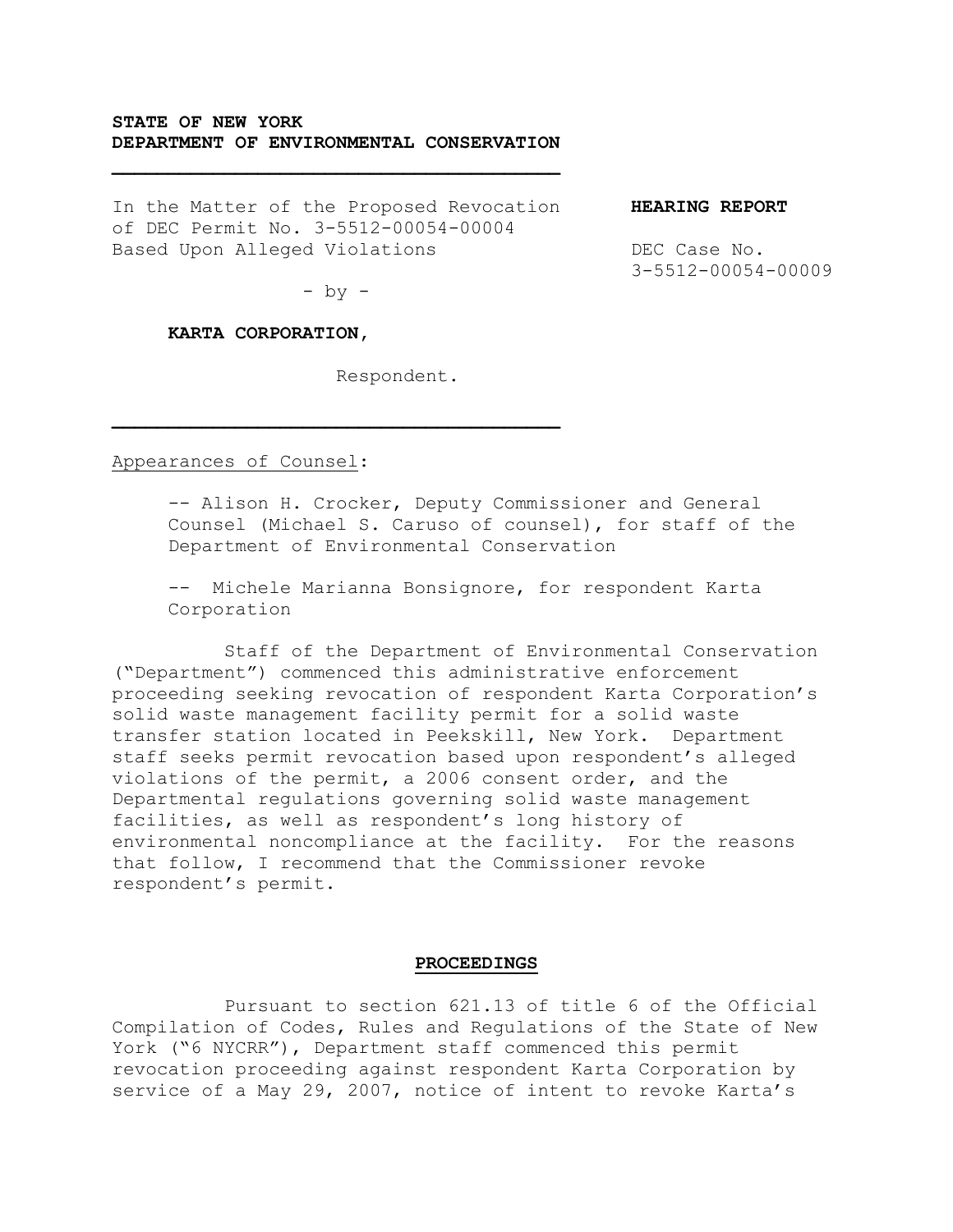May 3, 2006, permit for a solid waste transfer station located at 1011-1017 Lower South Street, Peekskill, New York (DEC Permit No. 3-5512-00054-00004). Department staff seeks revocation based upon alleged violations of the conditions of the permit, violations of a consent order respondent executed in September 2006, and violations of 6 NYCRR part 360 ("Part 360"), which implements Environmental Conservation Law ("ECL") article 27.

Pursuant to 6 NYCRR 621.13(d), respondent Karta filed a letter dated June 11, 2007, giving reasons why the permit should not be revoked, and requesting a hearing. The matter was referred to the Department's Office of Hearings and Mediation Services for adjudicatory proceedings and assigned to the undersigned presiding Administrative Law Judge ("ALJ").

Because this Department-initiated permit revocation proceeding is based upon alleged violations of a permit, a consent order, and the Department's regulations implementing the ECL, this proceeding is governed by the uniform enforcement hearing procedures at 6 NYCRR part 622 ("Part 622") (see 6 NYCRR 622.1[a][6]). Accordingly, Department staff's notice of intent to revoke constitutes the complaint in this matter, and respondent Karta's request for hearing constitutes the answer (see 6 NYCRR 622.3[b][2]).

An adjudicatory hearing was duly noticed and convened on October 3, 2007. The hearing was adjourned while the status of Tarrytown R&T Corporation ("TRAT") as a party to this proceeding was determined (see ALJ Ruling on Motion to Intervene, Oct. 17, 2007, lv denied by Commissioner). Ultimately, TRAT withdrew as a party in November 2008 (see ALJ Ruling on Motion to Join Third-Party Respondent, Dec. 8, 2008).

After further discovery, the hearing was noticed to resume on April 1, 2009, in the Department's Region 3 offices. The hearing was convened as scheduled and concluded on April 2, 2009.

The following post-hearing submissions were authorized and filed: (1) Department staff's post-hearing brief dated May 15, 2009; (2) respondent Karta Corporation's post-hearing brief dated June 19, 2009; (3) Department staff's post-hearing reply dated July 16, 2009;<sup>1</sup> and (4) respondent Karta Corporation's

i<br>L

 $1$  Attached to Department staff's post hearing reply brief is a copy of an order of the U.S. Bankruptcy Court in In re Karta Corp. (Order Confirming Debtors' Fifth Amended Joint Plan of Reorganization Pursuant to 11 U.S.C. Section 1129, U.S. Bankruptcy Court, SD NY, April 28, 2006, Hardin, J., Case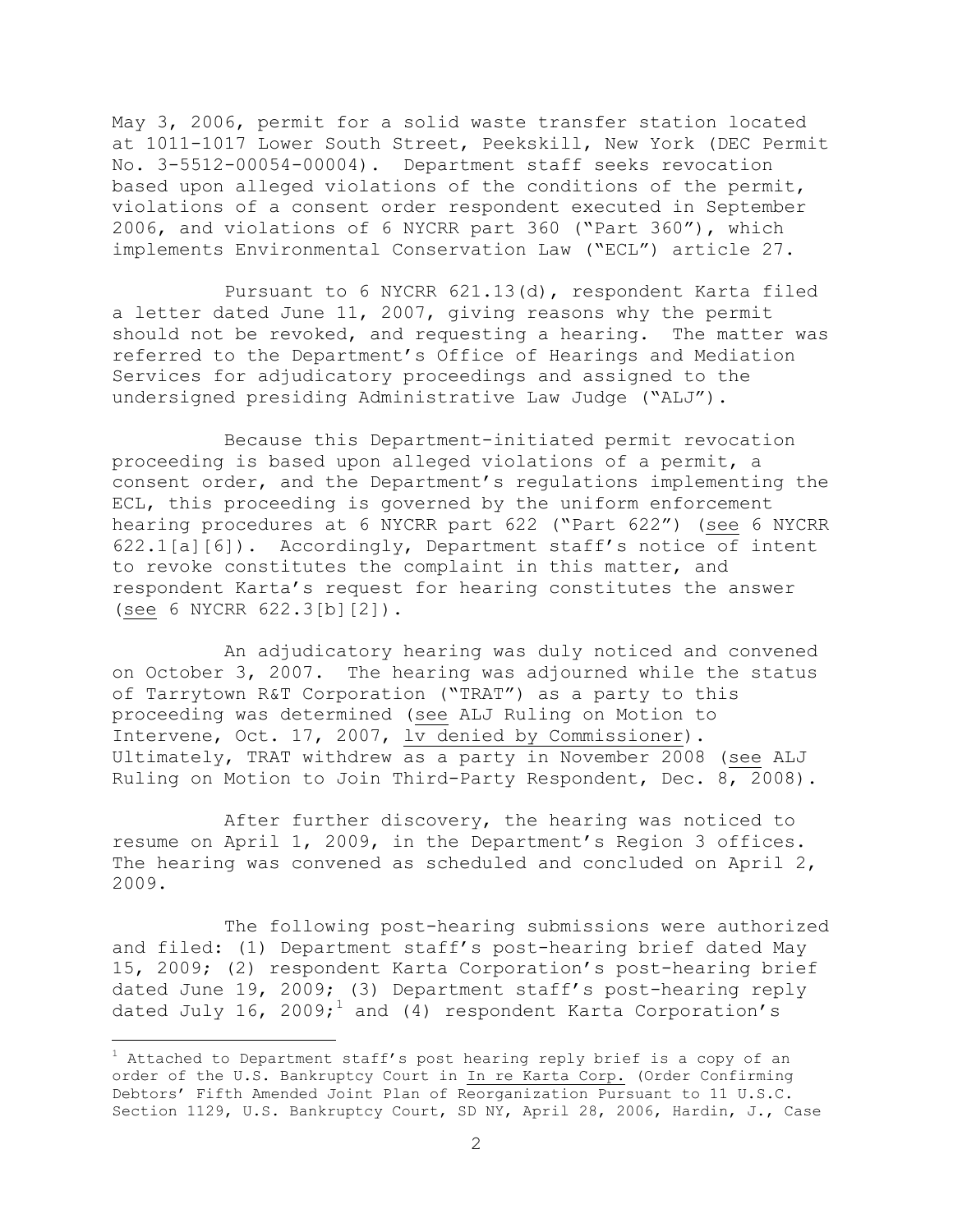post-hearing sur-reply dated July 24, 2009. With the filing of respondent's sur-reply, the hearing record closed.

#### **FINDINGS OF FACT**

#### Background

i<br>L

1. Respondent Karta Corporation is presently the holder of a permit to construct and operate a solid waste management facility located at 1011 and 1017 Lower South Street, and 110, 116 and 120 Travis Lane, Peekskill, New York 10566 (the "facility") (see DEC Permit No. 3-5512-00054-00004 ["permit"], Hearing Exhibit ["Exh"] 1B). The permit is effective May 3, 2006, and expires May 2, 2011.

2. The facility is a solid waste transfer station that is approved to accept and process municipal solid waste ("MSW"), construction and demolition ("C&D") debris, source separated C&D materials, source separated and comingled recycled materials, and unadulterated wood and land clearing debris.

3. The permit was issued to respondent alone (see id.). No other entity is listed on the permit as a permittee. As the permittee for the facility, respondent is obligated under the permit to require its independent contractors, employees, agents and assigns to read, understand and comply with the permit, including all special conditions (see Permit, Exh 1B, Item B).

4. At the time the permit was issued, respondent was the owner and operator of the facility (see Finding of Fact No. 9, Matter of Karta Corp., ALJ Hearing Report, April 20, 2006, at 7 [Exh 1D]). Also at the time of permit issuance, the property underlying the facility was owned by other entities: the 1017 Lower South Street parcel was owned by the Peekskill Industrial Development Agency and leased to respondent; the 1011 Lower South Street parcel was owned by Global Land; and the Travis Lane parcels were owned by Global Collection, Inc. (see Finding of Fact Nos. 6-8, id.).

5. At the time the current permit was issued, Kenneth J. Cartalemi was the president and 35 percent owner of respondent. Kenneth Jon Cartalemi ("K.J. Cartalemi"), respondent's sole witness at the enforcement hearing and Kenneth's son, was a principal of respondent with a 10 percent ownership interest at

No. 02B22028 (ASH), et al.). The court's order has been marked for identification as Exhibit 37.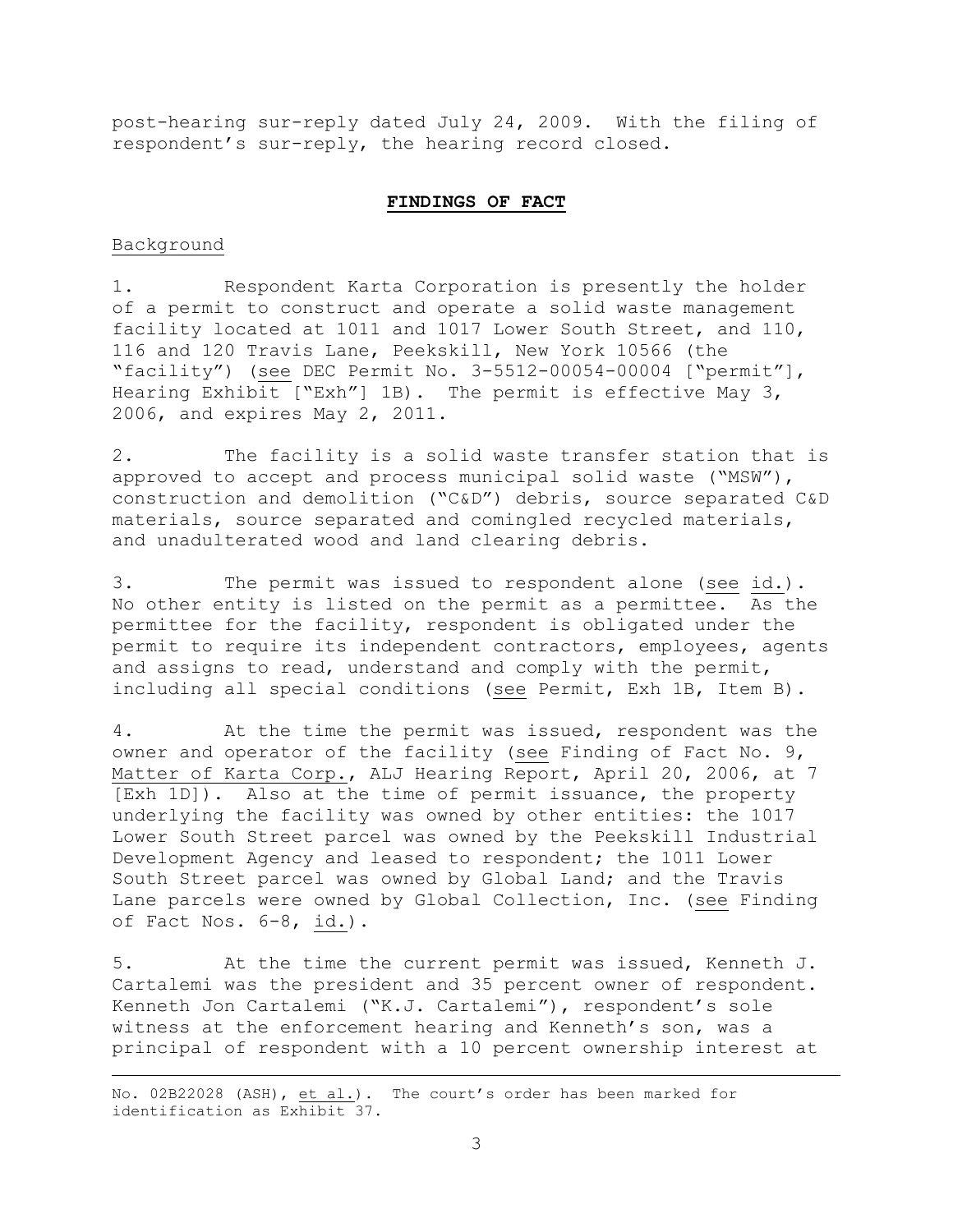the time the permit was issued (see Finding of Fact No. 2, id. at 6). At the time of the enforcement hearing, K.J. Cartalemi remained a principal. However, whether his ownership interest changed from 10 percent was not established.

### Prior Enforcement and Permit Hearing Proceedings

6. Respondent has operated a solid waste management facility at the site since approximately 1988. Respondent has held various permits and registrations since that time, including the current permit.

7. In August 2001, respondent filed an application to modify its then-existing permit for the facility. In December 2003, respondent's 2001 permit application was referred to the Department's Office of Hearings and Mediation Services ("OHMS") for adjudicatory proceedings.

8. Meanwhile, in January 2002, respondent and two other associated corporations, filed for Chapter 11 bankruptcy relief in the United States Bankruptcy Court, Southern District of New York. In that same month, the City of Peekskill revoked a special permit that authorized recycling activities on the 1011 parcel. The United States District Court, Southern District of New York, subsequently granted respondent a preliminary injunction and enjoined the City from terminating the special permit (see In re Karta Corp., 296 BR 305 [SD NY 2003] [Exh B]).

9. In June 2002, respondent entered into an order on consent with the Department (see Order on Consent [6-26-02], DEC Case No. 3-20010329-41, Exh 9). In the consent order, respondent admitted to multiple violations of Part 360's operating requirements occurring at the facility from August 2000 through April 2002, and to a violation of ECL 17-0801 arising from a spill of hydraulic oil observed at the site in January 2001 (see id.; see also Finding of Fact Nos. 45-49, ALJ Hearing Report, at 12-13). Respondent consented to a payable penalty of \$15,000, and a suspended penalty of \$30,000 conditioned upon respondent remaining in compliance with the order's terms and conditions.

10. In August 2003, respondent entered into a second order on consent with the Department (see Order on Consent [8-12-03], DEC Case No. R3-5512-00054-00004, Exh 8). The consent order itemized 82 separate violations of Part 360, the Department's regulations governing petroleum bulk storage, and the June 2002 consent order, occurring at the facility between June 2002 and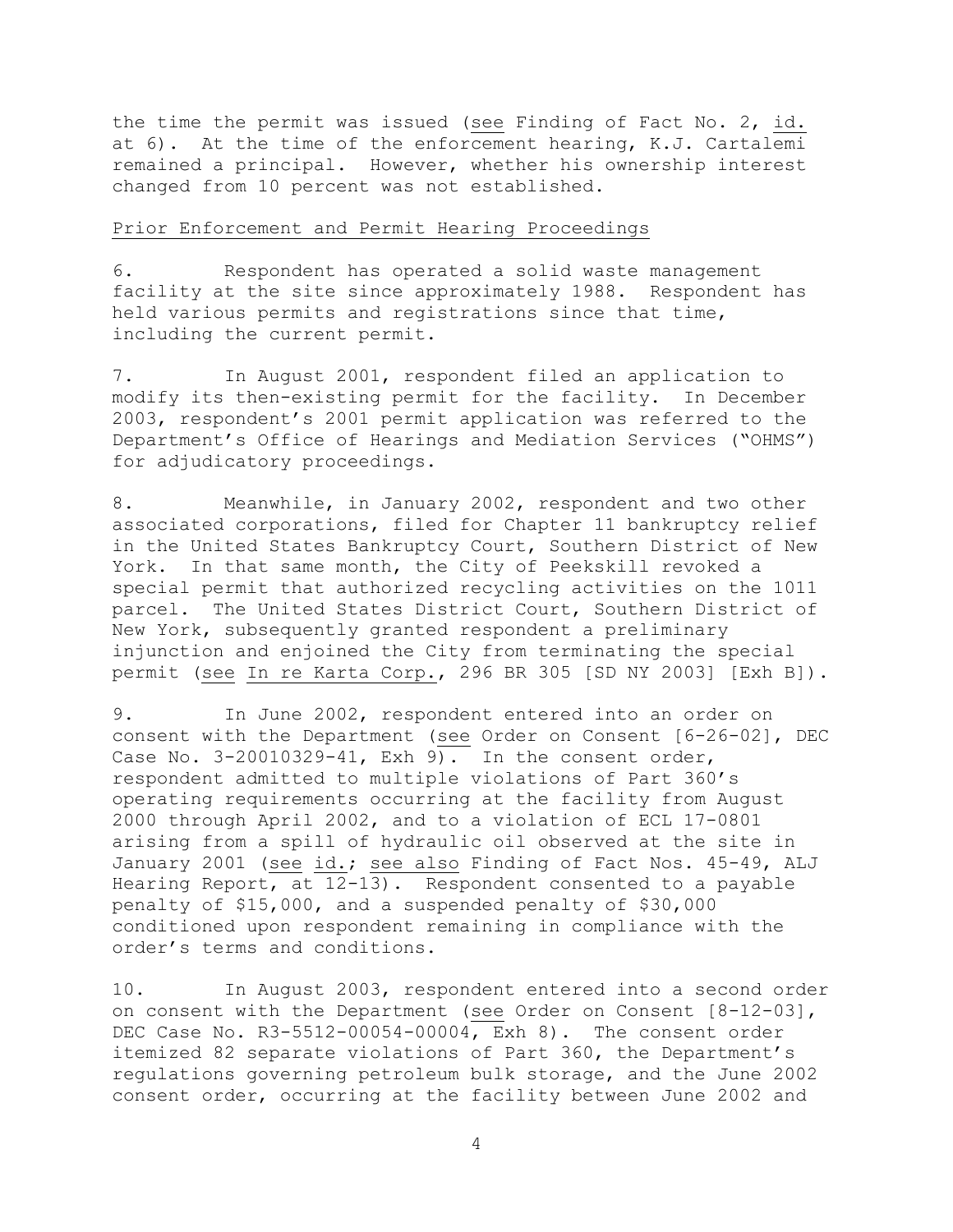January 2003 (see id.; see also Finding of Fact No. 51, ALJ Hearing Report, at 14-16). Respondent consented to a payable penalty of \$30,000, and a suspended penalty of \$50,000.

11. In January 2005, the City and respondent executed a settlement agreement resolving litigation concerning the special permit revocation. The agreement gave the City until July 1, 2009, to exercise an option to purchase the 1017 parcel from respondent (see Amendment to Section 31, Exh A). The purchase price of the property was to be the greater of the fair market value of the property based upon the then-current zoning of the property, or the combined value of the property accounting for the special permits then active, as amortized over a period of 10 years from July 1, 2010 (see id.).

12. As part of its bankruptcy reorganization plan, respondent entered into a management services agreement with TRAT in March 2006 (see Management Agreement, Exh 36). Pursuant to that agreement, TRAT was appointed to operate the facility, and granted exclusive possession of the premises (see id.,  $\text{I}$  1). The agreement indicates that TRAT was an independent contractor (see id.). The commencement date of the agreement was conditioned upon the parties obtaining all necessary authorizations, permits or approvals from the relevant governmental agencies with jurisdiction over the facility or parties (see id., 1 2[b]).

13. In April 2006, the United States Bankruptcy Court conditionally approved respondent's reorganization plan, including the management services agreement with TRAT (see Order Confirming Debtors' Fifth Amended Joint Plan of Reorganization, U.S. Bankruptcy Court, SD NY, April 28, 2006, Hardin, J., Case No. 02B22028 [ASH], et al. [Exh 37], at 7). The court authorized respondent and TRAT to enter into the service agreement only upon satisfaction of certain conditions, including respondent's receipt of all necessary approvals by and satisfaction of all requirements of relevant governmental agencies with jurisdiction over the facility, and respondent's delivery of written confirmation to the court that all necessary authorizations, permits, or approvals were obtained from those relevant governmental agencies (see id. at 7-8).

14. Also in April 2006, the adjudicatory permit hearing proceedings on respondent's 2001 permit application culminated in a decision of the Executive Deputy Commissioner approving the permit with significant special conditions (see Matter of Karta Corp., Decision of the Executive Deputy Commissioner, April 20,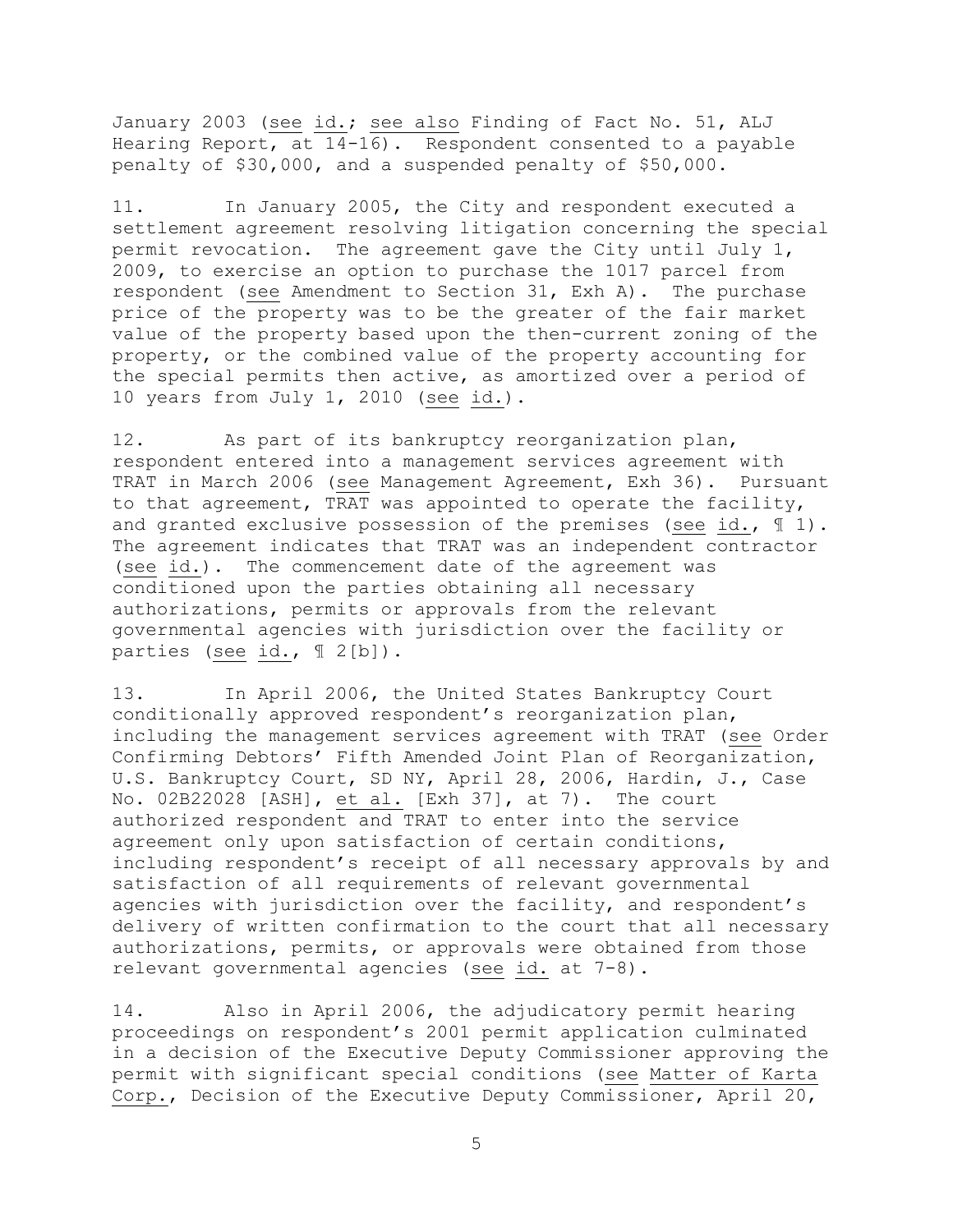2006 [Exh 1C]). Based on the hearing record, the Executive Deputy Commissioner confirmed the ALJ's findings that respondent committed approximately 300 violations of the ECL and Part 360, as well as its operating permit and the August 2003 consent order, at the facility during the period from December 2003 through October 2004 (see id. at 2, 8 [Exh 1C]; Finding of Fact Nos. 54-63, ALJ Hearing Report [Exh 1D], at 16-28). The Executive Deputy Commissioner further concluded that respondent's history of non-compliance with the ECL, Part 360, and consent orders during the previous five years warranted the inclusion of the stringent conditions included in the permit (see Decision, at 8-9, 14-15).

#### Post-Permit Issuance Proceedings

i<br>L

15. Pursuant to the Executive Deputy Commissioner's decision, the current permit was issued to respondent on May 3, 2006 (see Letter from Michael D. Merriman, Deputy Regional Permit Administrator, to Kenneth J. Cartalemi [5-3-06], Exh 1A). In its letter issuing the permit, Department staff notified respondent that several special conditions in the permit must be complied with within 30 days and 60 days, respectively. Among the submissions due from respondent within 30 days were either a letter from the Westchester County Department of Environmental Facilities accepting leachate<sup>2</sup> from respondent's facility for treatment or an alternative plan for leachate treatment (see Permit, Exh 1B, Special Condition ["SC"] No. 4), a revised operations and maintenance manual and other plans (see id. SC No. 5), a complete set of as-built plans together with a professional engineer's certification (see id. SC Nos. 7, 8), and an acceptable form of surety in the amount of \$500,000 and a standby trust agreement (see id. SC No. 54). A noise evaluation study was to be conducted within 60 days and results submitted within 30 days after that (see id. SC No. 66).

16. Department staff subsequently reminded respondent of its obligation to make the required submissions repeatedly from June 2006 through November 2008, either through letters to respondent, or by noting violations of the special conditions on inspection reports and notices of violations provided to respondent. A late-filed contingency plan was eventually submitted in August 2006, and the surety was received prior to

 $2$  Leachate means any solid waste in the form of a liquid that results from contact with or passage through solid waste (see 6 NYCRR 360-1.2[b][98]). Leachate is also defined in respondent's permit (see Permit, Exh 1B, Special Condition 33 ["All water on site that comes into contact with solid waste is leachate."]).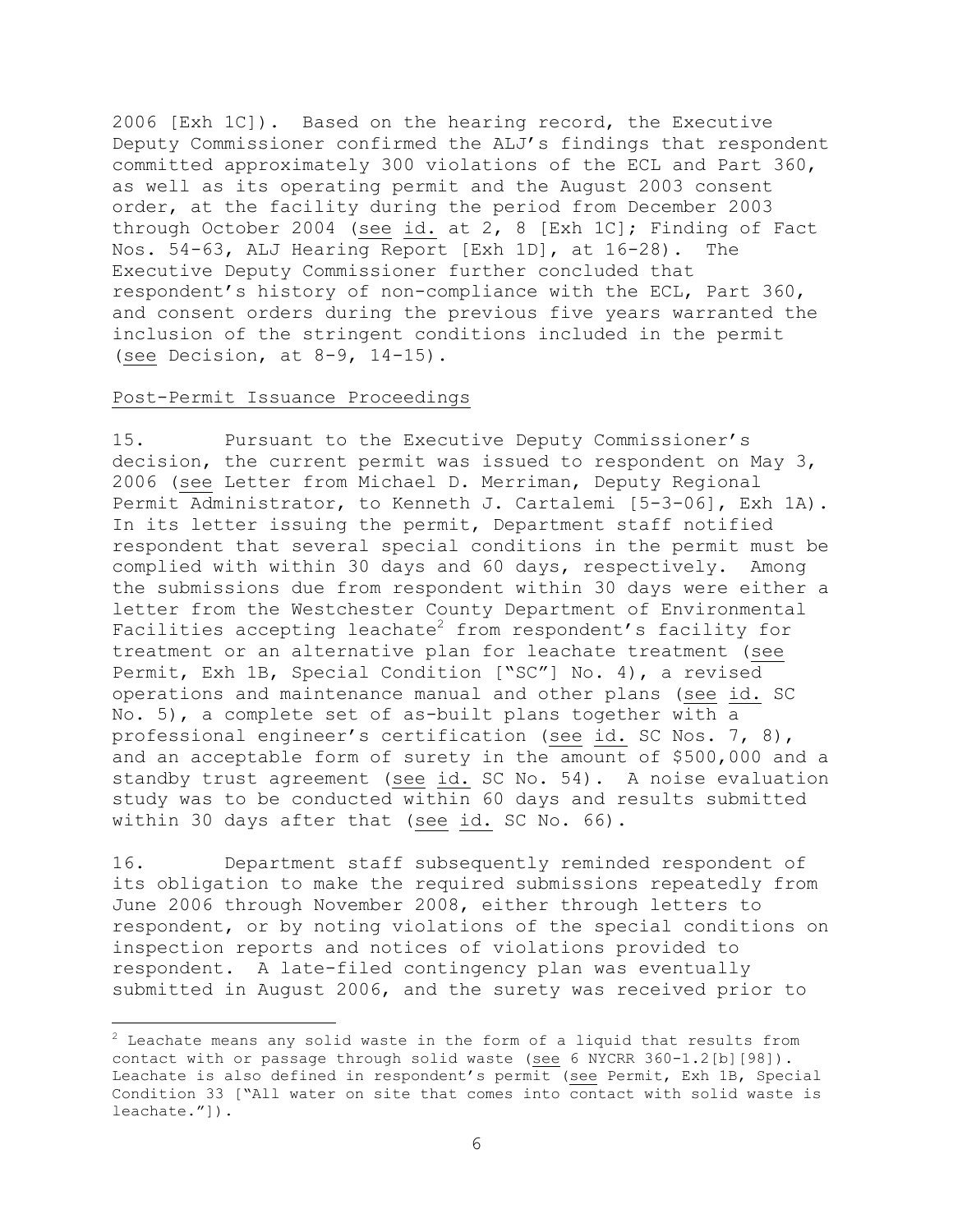December 2006 in response to a September 2006 order on consent (discussed in finding of fact no. 20, following). By the time of the hearing, the Department had not received any of the remaining submittals required by the permit.

17. In accordance with the management services agreement between them, respondent and TRAT had filed an application in February 2006 to modify the permit to list TRAT as the operator of the facility. In June 2006, Department staff informed respondent and TRAT that staff had not received the original Record of Compliance ("ROC") forms from the principals of TRAT as requested (see Letter from Vincent Altieri to Paul Casowitz and Steve Wislocki [6-15-06], Exh 2). Accordingly, Department staff noted that the existing permit remained solely with respondent, and that to the extent TRAT was operating the facility without a permit, an enforcement proceeding might ensue.

18. Meanwhile, TRAT began conducting day-to-day operations at the facility in early 2006, and without Departmental approval. TRAT continued to run the facility until December 30, 2008.

19. In August 2006, TRAT applied to the Department to modify the permit to consolidate permitted operations on a 50 percent smaller site. The Department notified TRAT that its application, as well as its application to modify the permit to identify TRAT as an operator of the facility, were incomplete (see Letter from Michael D. Merriman to Ron Carbone [8-21-06], Exh 3). Department staff noted that TRAT was an incorrect applicant, and that updated ROC forms for each company principal, among other things, were required to be submitted before the application would be deemed complete. Staff also noted the failure to submit the various documents required by the permit, and numerous operating violations occurring since the April 2006 Commissioner's decision.

20. In September 2006, respondent entered into a third consent order with the Department (see Order on Consent [9-15- 06], DEC Case Nos. R3-20050211-21 and R3-20060818, Exh 7). The consent order documented over 420 violations of the Department's regulations and 33 violations of the August 2003 consent order occurring from October 2002 through April 2005. Respondent consented to a civil penalty of \$240,000, with \$90,000 payable within 60 days, and the remaining amount of \$150,000 suspended on condition of respondent's strict compliance with the order (see id. at 13). The consent order further provided for certain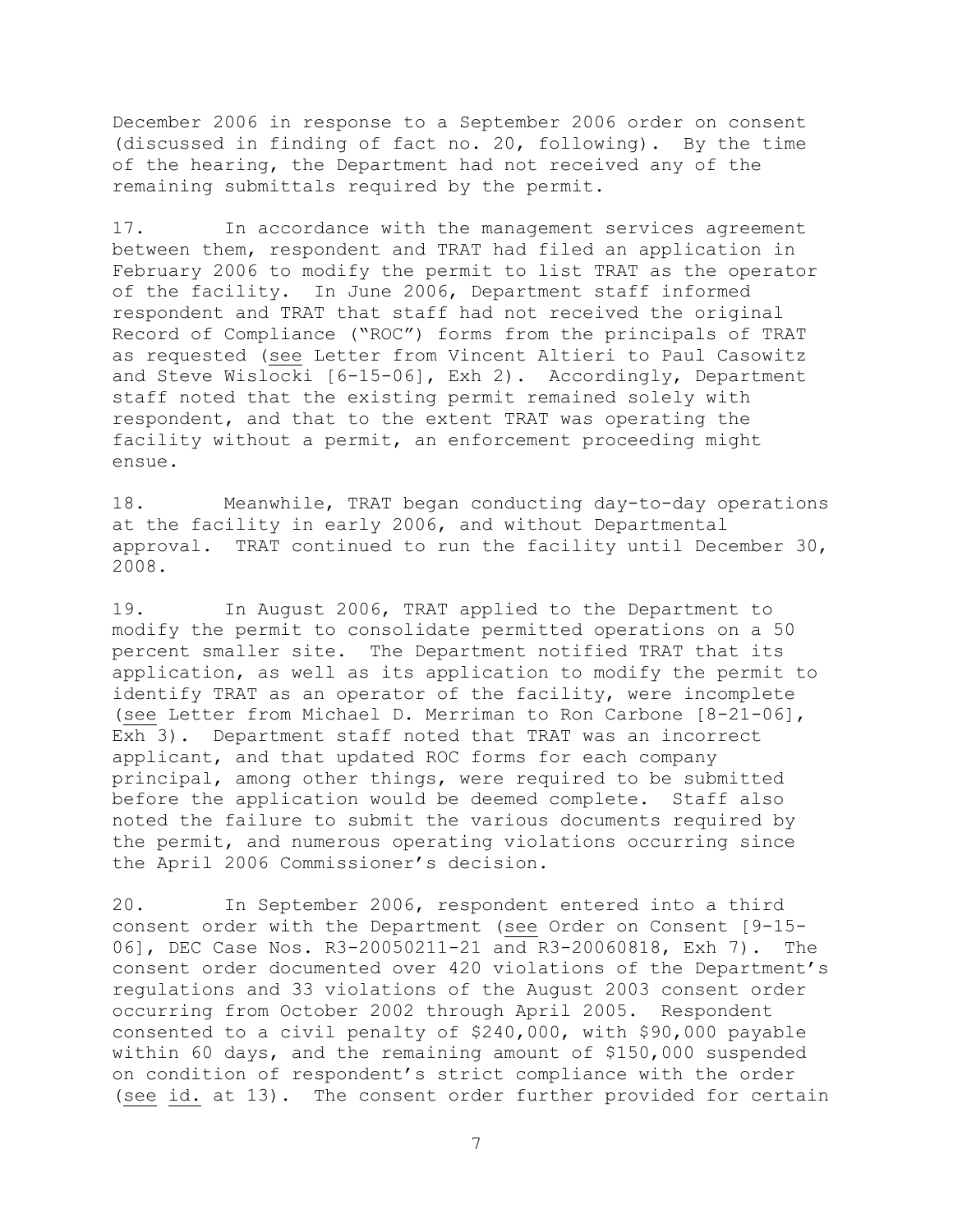corrective action. Respondent paid the penalty, but failed to comply with or perform the corrective actions listed in the order.

21. In October 2006, TRAT resubmitted an application to modify the permit for the facility. Department staff notified TRAT that the application remained incomplete. Staff again noted that TRAT was not the permit holder and, thus, not authorized to apply for a modification of the permit (see Letter from Michael D. Merriman to Ron Carbone [10-30-06], Exh 4). The notice reiterated staff's request for updated, signed original ROCs from TRAT's principals, among other submittals.

22. In November 2006, TRAT submitted the requested ROC forms, and clarified the status of their interests (see Letter from Stephan Wislocki to Michael D. Merriman [11-13-06], Exh 24). In December 2006, respondent submitted a permit modification application, ratifying all prior submissions made in connection with the facility whether submitted by respondent or TRAT (see Letter from Paul Casowitz to Michael D. Merriman  $[12-21-06]$ , Exh 25).

#### Permit Revocation Proceedings

23. One hundred fifty-six (156) inspections conducted during the period from May 3, 2006, through September 25, 2008, revealed the following persistent and recurring conditions at the facility:

a. MSW and C&D debris was repeatedly stored and processed outside of approved areas for those wastes within the facility.

b. Solid wastes not authorized for acceptance at the facility were repeatedly received, including air conditioning units, refrigerators, and bio-hazard wastes, among other wastes.

c. After buildings 1 and 2 were dismantled, solid wastes authorized for processing only in those building continued to be accepted, and were processed outside of authorized areas.

d. Solid waste was not contained within buildings and was dumped and stored uncovered outside buildings. Departmental pre-approval for the outside storage of waste was never obtained.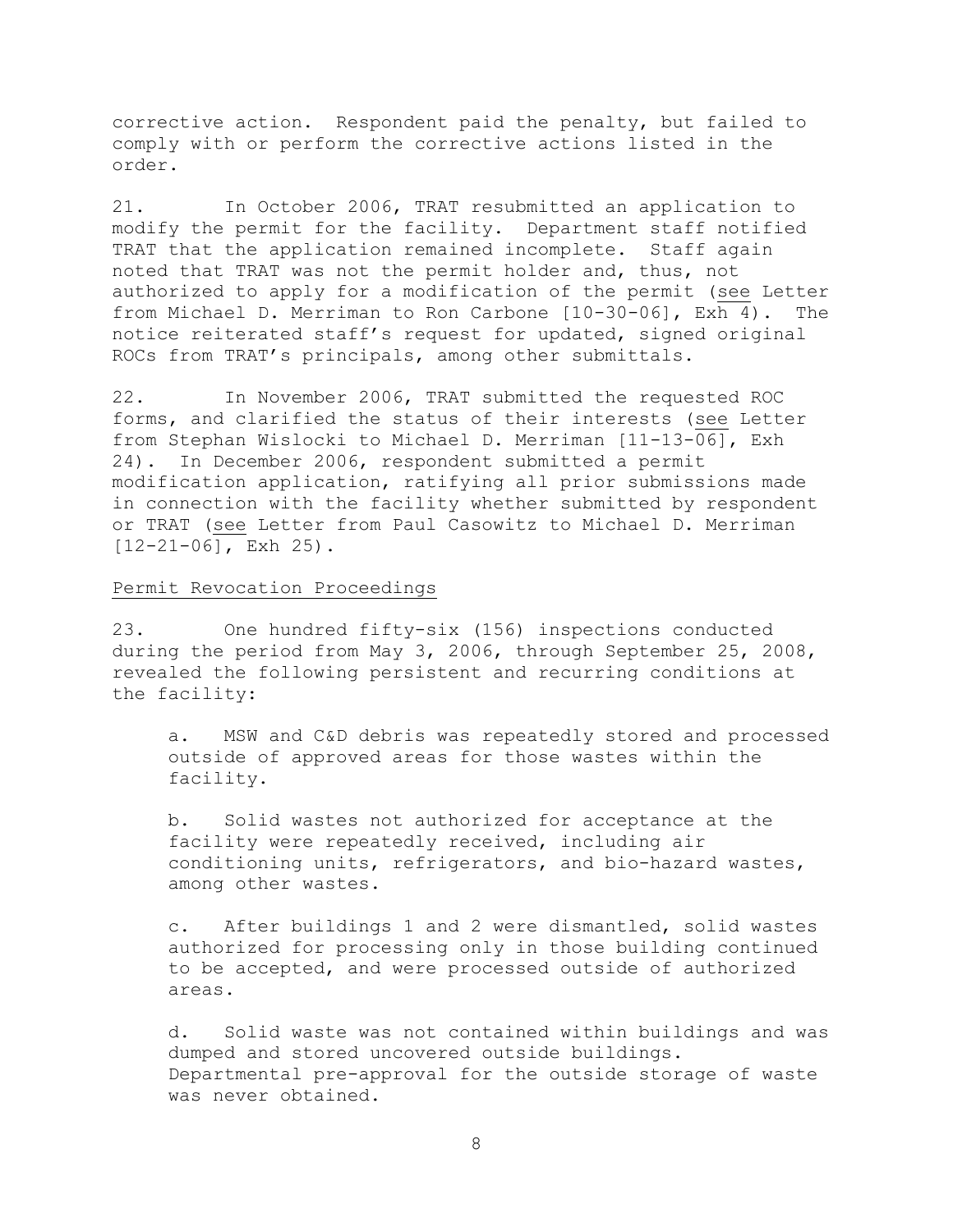e. Rats, gulls, and other vectors<sup>3</sup> were not sufficiently contained or controlled.

f. Leachate was regularly allowed to pond at the facility, and was discharged into a sanitary sewer without proper authorization.

g. The facility was operated with doors open at times other than during the unloading of wastes. Solid waste and dust was regularly allowed to spill uncontrolled out of open doorways and into outside areas.

h. The facility was not emptied and cleaned each day to prevent odors and other nuisance conditions.

i. Repairs and drainage upgrades to the facility to prevent infiltration of storm water into the buildings onsite were not undertaken as required by the May 2006 permit.

j. A conveyor system between buildings 3 and 6 was operated without a properly engineered and approved cover system.

k. Repairs to all buildings required by the permit were not undertaken.

l. Quarterly inspections of the facility as required by the permit were not conducted.

24. During the period from June 27, 2006, through February 26, 2007, the Department issued to respondent five notices of violations ("NOVs") documenting multiple violations of respondent's May 2006 permit, the 2003 and 2006 consent orders, and various provisions of Part 360 (see Notice of Violations [6- 27-06], Exh 16.13; Notice of Violations [6-28-06], Exh 16.12; Notice of Violations [8-16-06], Exh 16.11; Notice of Violation [2-26-07], Exh 16.10; Notice of Violation and Cessation of Operations [4-10-07], Exh 16.9). The notices of violations were based upon the inspection reports filed by onsite environmental monitors ("OSEMs") from May 3, 2006, through February 7, 2007. The April 10, 2007, NOV notified respondent of its failure to

L,

 $3$  Vectors include flies and other insects, rodents, birds, and vermin capable of transmitting pathogens from one organism to another (see 6 NYCRR 360- 1.2[b][181]).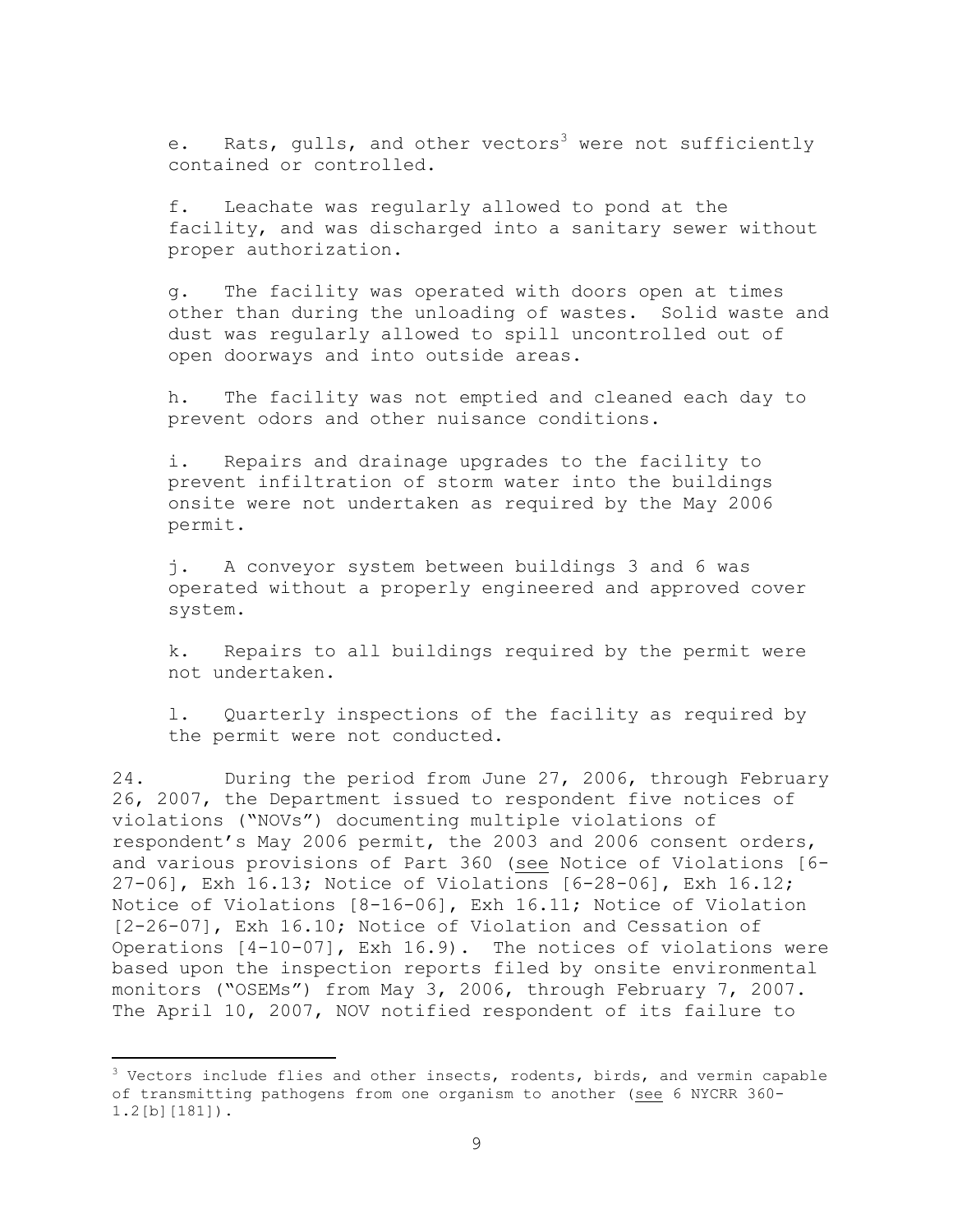pay its OSEM bill, as required by the permit, and directed respondent to pay the bill within five days or cease operations.

25. On May 29, 2007, Department staff issued to respondent a notice of intent to revoke the May 2006 permit, thereby commencing this administrative enforcement proceeding (see Notice of Intent to Revoke a Permit [5-29-07], Exh 5A). Staff based the notice on respondent's alleged failure to comply with the conditions of the permit, the five notices of violations issued in the 12 months since the permit was issued, and additional inspection reports issued since February 7, 2007. By letter dated June 11, 2007, respondent opposed the revocation, and requested a hearing (see Letter from Paul Casowitz to Michael Merriman [6-11-07], Exh D).

26. In the May 2007 notice of intent to revoke, Department staff indicated that it was aware that in 2006, approximately one-third of the site and three buildings were taken over by the City of Peekskill, and that respondent's permit modification applications were an effort to revise the operations on the remaining site (see Notice of Intent to Revoke, Exh 5A). Staff also noted, however, that as indicated in its October 26, 2006, and October 30, 2006, notices of incomplete application letters, the permit modification applications remained incomplete, and the April 2006 permit remained in effect.<sup>4</sup>

27. In July 2007, respondent resubmitted its request to modify the permit for the facility. Pursuant to 6 NYCRR 621.3(e), Department staff notified respondent that processing of the permit modification was suspended pending resolution of the Department-initiated revocation proceeding commenced in May 2007 (see Letter from Michael Merriman to Kenneth J. Cartalemi  $[7-27-07]$ , Exh 6).<sup>5</sup>

L,

 $4$  Although the October 26, 2006, notice of incomplete application was not submitted for the record, the October 30, 2006, notice was (see Exh 4).

 $5$  Department staff's July 27, 2007, letter cites 6 NYCRR former 621.3(f) as the basis for suspension of its permit application review. Effective September 6, 2006, however, former section 621.3(f) was renumbered section 621.3(e).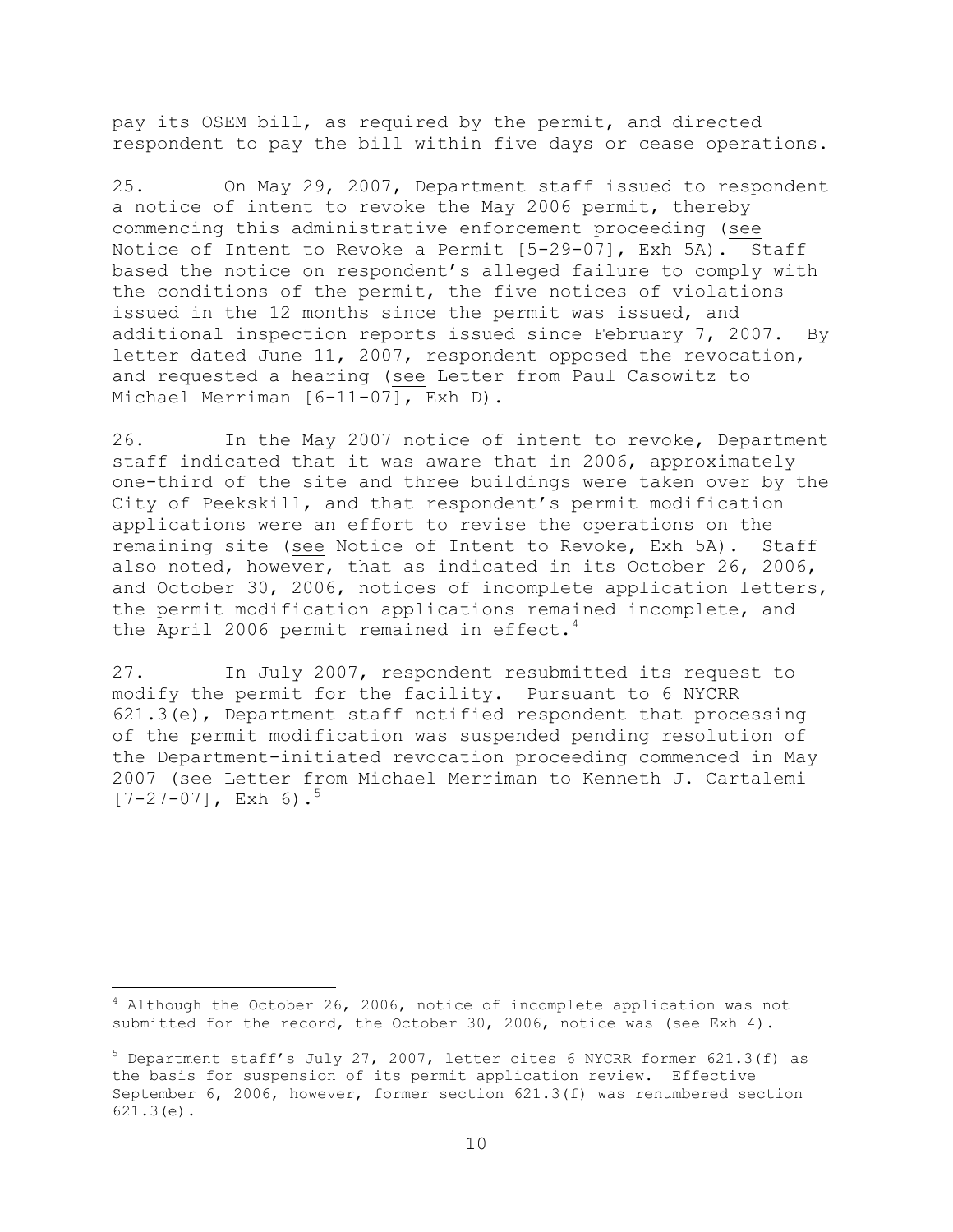#### **CONCLUSIONS OF LAW**

## Violations Established

At the hearing conducted on April 1 and 2, 2009, Department staff submitted into evidence 184 inspection reports documenting inspections at the facility conducted from February 1, 2006, through November 20, 2008; 18 separate notices of violations dated from February 22, 2006, through November 28, 2008; and photographs taken at the facility from January 2006 through September 2008, in addition to other documentary evidence. Staff also presented the testimony of Deputy Regional Permit Administrator Michael Merriman; David Pollack, the supervisor of the OSEM program at respondent's facility; and onsite environmental monitors Donald Weiss, Larry Ricci, Zachary Cogon, and William Myers, all monitors for respondent's facility. Based upon the credible testimony of the Department's witnesses, as corroborated by the documentary and photographic evidence, I conclude that Department staff established by a preponderance of the record evidence that over 2,100 violations of the Department's regulations, over 2,100 violations of the May 2006 permit, and over 200 violations of the September 2006 consent order, as summarized in Department staff's Exhibit 23, occurred at the facility between May 3, 2006 and September 25, 2008. Moreover, many of the violations continued until the close of testimony on April 2, 2009.

#### Regulatory Violations

Among the most notable regulatory violations are the following:

1. Respondent violated 6 NYCRR 360-1.7(a); 360-1.8(h)(1), (5); and 360-16.1 by storing and processing MSW and C&D debris outside approved areas. Respondent committed these violations on 139 separate occasions during the period from May 10, 2006, through September 25, 2008 (see Violations Summary, Exh 23, ¶ 1).

2. Respondent violated 6 NYCRR 360-1.14(e), (r); 360- 16.1(a), (d);  $360-16.3(h)$ (4); and  $360-16.4(b)$ (1) and (2) by accepting unauthorized solid waste materials, including air conditioning units, refrigerators, and bio-hazard wastes. Respondent committed these violations on 78 separate occasions during the period from May 10, 2006, through September 25, 2008 (see id., ¶ 5).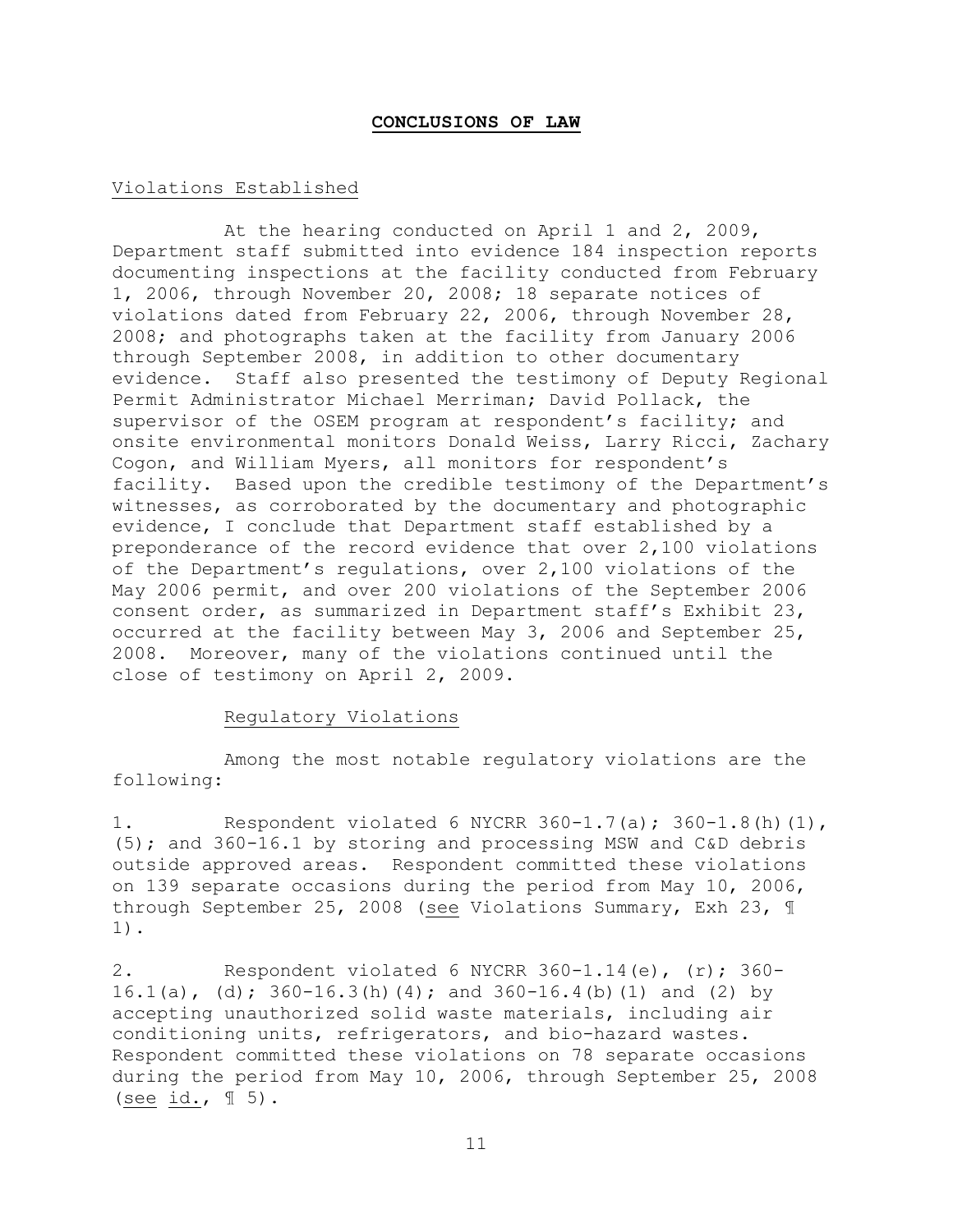3. Respondent violated 6 NYCRR 360-1.14(f) and 360- 16.4(a) by failing to maintain and operate facility components in accordance with authorization and without an approved operations and maintenance ("O&M") manual. Respondent committed these violations on 127 separate occasions (see id.,  $\mathbb{I}$  9).

4. Respondent violated 6 NYCRR 360-16.4(a) by failing to maintain and make available for reference and inspection an O&M manual. Respondent committee these violations on 96 separate occasions (see id., ¶ 10).

5. Respondent violated 6 NYCRR 360-1.14(j) and 360- 16.4(b)(5) by failing to sufficiently confine or control solid waste in the C&D debris processing portion of the facility. Respondent committed these violations on 124 separate occasions (see id., ¶ 18).

6. Respondent violated 6 NYCRR 360-1.14(j) and 360- 11.4(e) by failing to sufficiently confine or control solid waste, including blowing litter, in the MSW processing portion of the facility. Respondent committed these violations on 101 separate occasions (see id., 19).

7. Respondent violated 6 NYCRR 360-1.14(l) and 360- 16.4(b)(5)(i),  $(ii)$ , and (iii), by failing to effectively prevent and control vectors and vector breeding areas in the C&D processing portion of the facility. Respondent committed these violations on 65 separate occasions (see id., ¶ 21).

8. Respondent violated 6 NYCRR 360-1.14(l) and 360- 11.4(e) by failing to effectively prevent and control vectors and vector breeding areas in the MSW processing portion of the facility. Respondent committed these violations on 83 separate occasions (see id., ¶ 22).

9. Respondent violated 6 NYCRR 360-1.14(b)(2), 360- 16.3(f)(2) and  $360-16.4$ (g) by failing to minimize leachate and prevent or control leachate discharges to waters. Respondent committed these violations on 105 separate occasions (see id., ¶ 31).

10. Respondent violated 6 NYCRR 360-11.4(n)(1) by failing to conduct processing, tipping, sorting, storage, compaction and related activities in an enclosed, covered area. Respondent committed these violations on 104 separate occasions (see id., ¶ 40).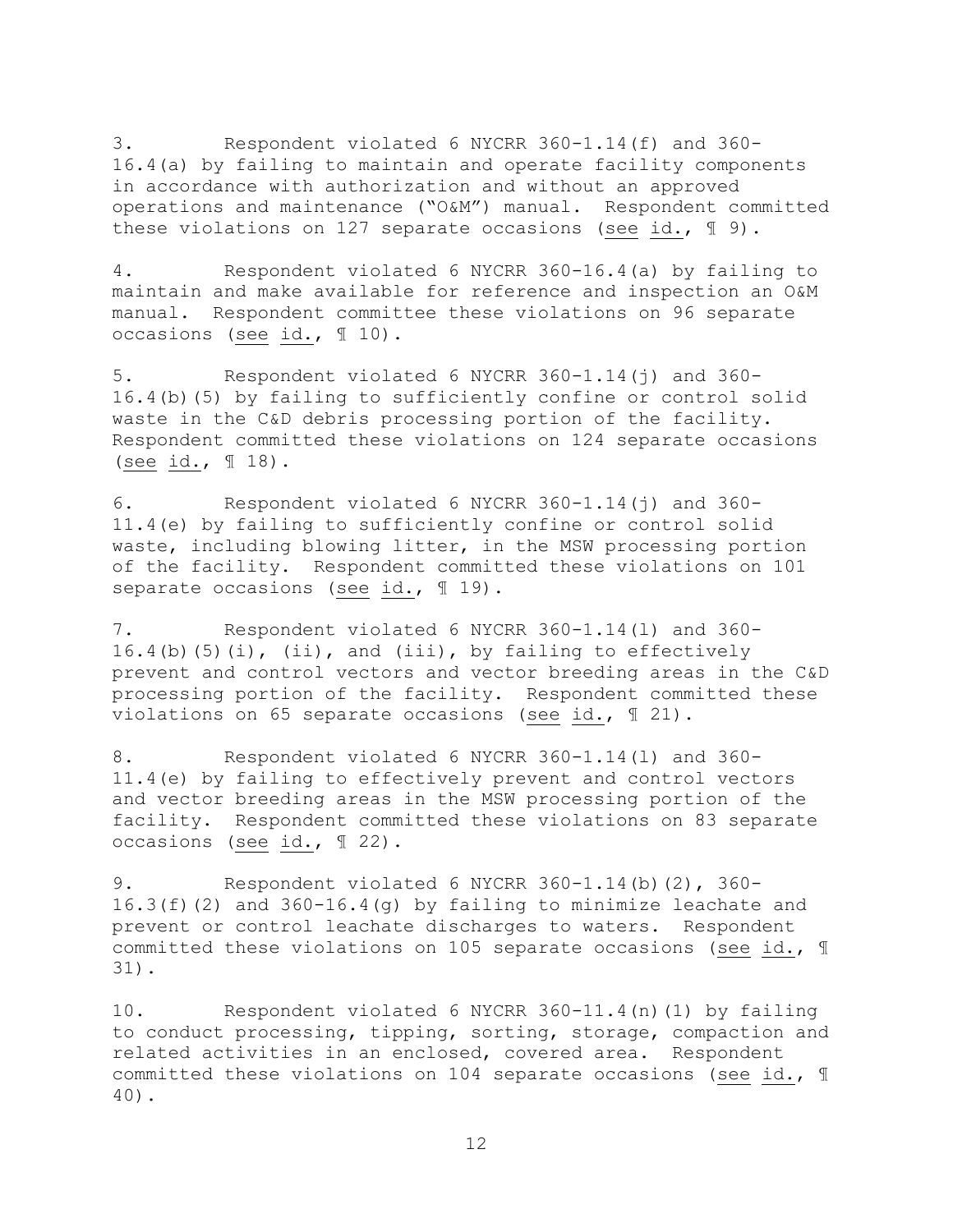11. Respondent violated 6 NYCRR 360-11.4(n)(3) by failing to empty facility processing areas and clean them each day to prevent odors or other nuisance conditions. Respondent committed these violations on 76 separate occasions (see id., ¶ 41).

#### Permit Condition Violations

Among the most notable violations of the conditions of respondent's May 2006 permit are the following:

12. Respondent violated special conditions 4 and 33 by failing to submit a letter from Westchester County authorizing the facility to dispose of leachate into the Peekskill sewer system for treatment by the county, or otherwise comply with the leachate collection and treatment requirements of the permit. These violations were noted on 83 separate solid waste management facility inspection reports, and have occurred from June 2, 2006, through the date of the hearing on April 2, 2009 (see id., ¶ 52).

13. Respondent violated special conditions 5 and 6 by failing to submit to the Department a revised O&M manual for approval and maintain the manual at the facility for inspection. These violations were noted on 89 separate inspection reports and occurred from June 2, 2006, through April 2, 2009 (see id., ¶ 53).

14. Respondent violated special condition 7 by failing to submit to the Department as built plans for approved equipment at the facility. This violation was noted on 85 separate inspection reports and occurred from June 2, 2006, through April 2, 2009 (see id., ¶ 55).

15. Respondent violated special condition 8 by failing to have a qualified professional engineer ("PE") certify approved as built plans prior to operation. This violation was noted on 84 separate inspection reports and occurred from at least June 8, 2006 (the earliest inspection report on which the violation was noted), through April 2, 2009 (see id., 1 56).

16. Respondent violated special condition 20 by failing to repair and upgrade facility components to prevent storm water infiltration. This violation was noted on 67 separate inspection reports and occurred from August 1, 2006, through April 2, 2009 (see id., ¶ 65).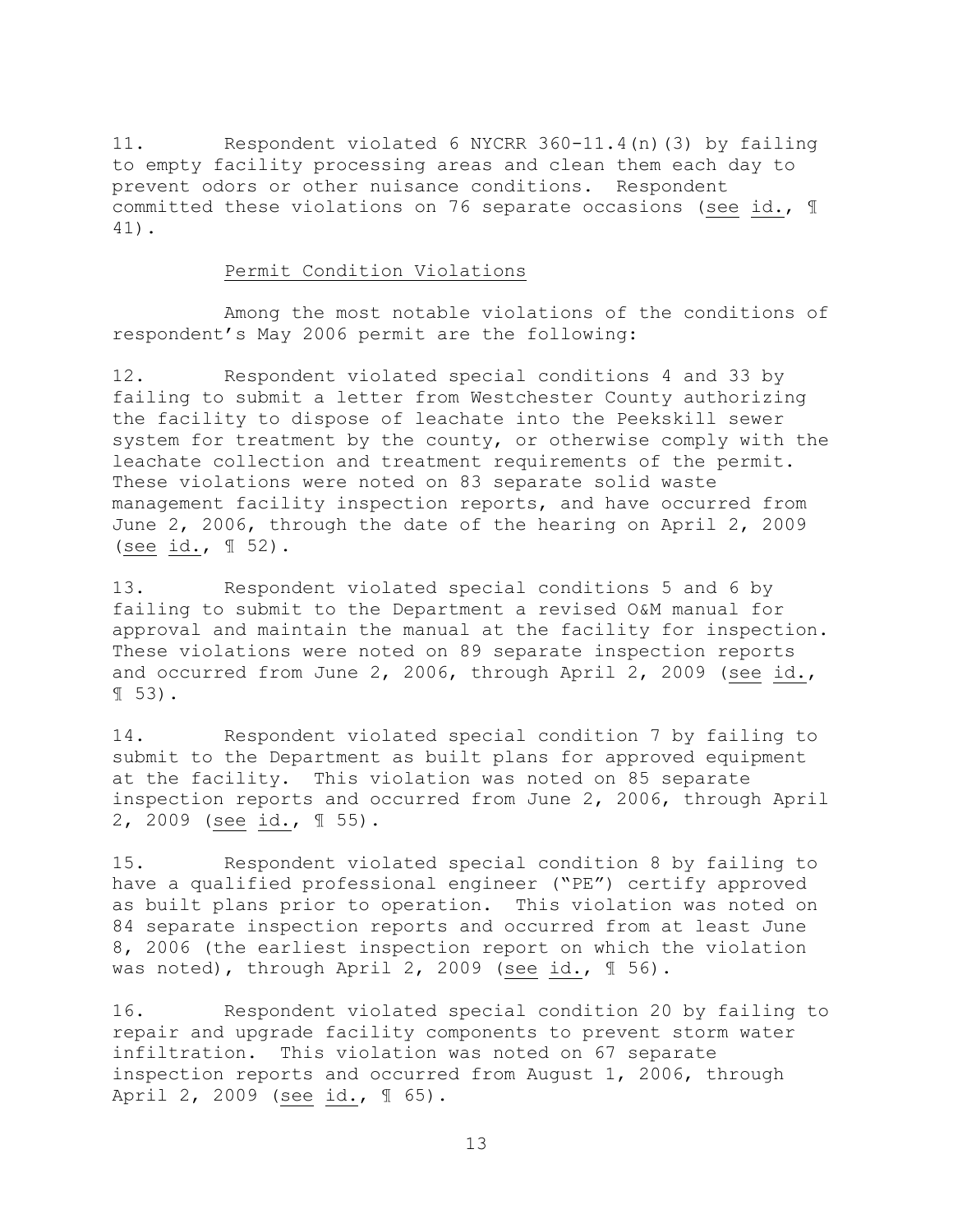17. Respondent violated special condition 21 by failing to construct a properly engineered cover system for a conveyor between buildings three and six prior to use. This violation occurred on 83 separate occasions (see id., ¶ 66).

18. Respondent violated special condition 22 by failing to complete construction and repair of buildings. This violation was noted on 84 separate inspection reports and occurred from June 2, 2006, through April 2, 2009 (see id., ¶ 67).

19. Respondent violated special condition 23 by failing to operate the facility in strict conformance with Part 360 and all conditions of its permit. This violation occurred on at least 79 separate occasions (see id., 1 68).

20. Respondent violated special condition 24 by storing materials outside without prior written approval of the Department. Respondent committed this violation on 104 separate occasions (see id., ¶ 69).

21. Respondent violated special condition 29 by receiving and processing specified materials in buildings not approved for receipt of such materials. Respondent committed this violation on 120 separate occasions (see id., ¶ 73).

22. Respondent violated special condition 32 by failing to operate the facility with closed doors except when vehicles are entering or leaving, or during dumping operations. Respondent committed this violation on 125 separate occasions (see id., ¶ 76).

23. Respondent violated special condition 34 by failing to conduct quarterly floor inspections. This violation was noted on 94 separate inspection reports and was committed quarterly from May 3, 2006, through April 2, 2009 (see id., 177).

24. Respondent violated special condition 37 by storing materials in areas other than those authorized for specific items. Respondent committed this violation on 69 separate occasions (see id., ¶ 80).

25. Respondent violated special condition 38 by accepting waste defined as unacceptable by the permit, and failing to train staff to recognize unacceptable wastes. Respondent committed this violation on 75 separate occasions (see id., ¶ 81).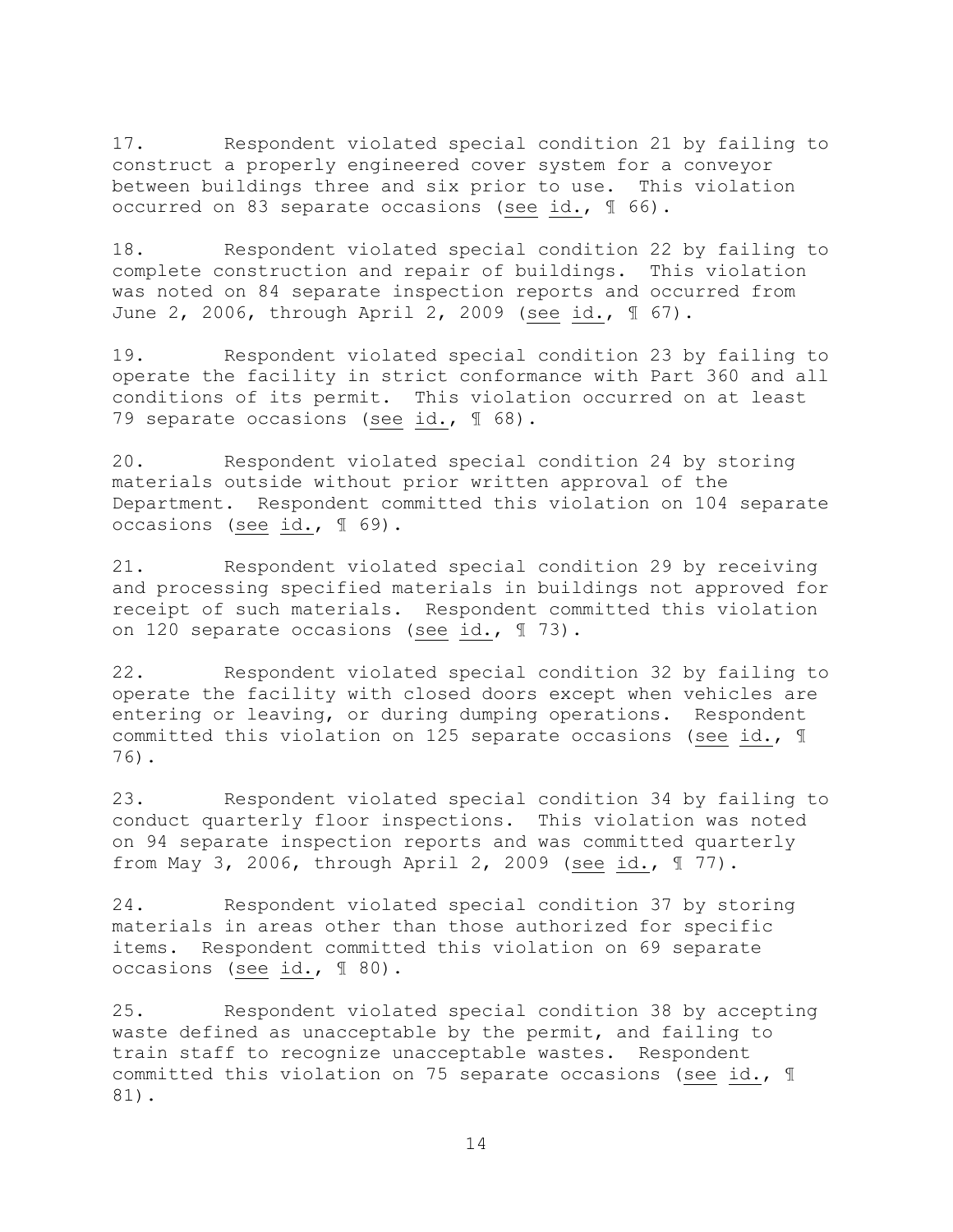26. Respondent violated special condition 54 by failing to timely submit an acceptable form of surety and by failing to provide a stand-by trust agreement. Respondent committed this violation from June 2, 2006, through April 2, 2009 (see id., ¶ 91).

27. Respondent violated special condition 66 by failing to conduct a noise evaluation within 60 days of permit issuance. This violation was noted on 58 separate inspection reports and occurred from July 2, 2006, through April 2, 2009 (see id., ¶ 96).

## September 15, 2006, Consent Order Violations

Among the notable violations of the September 15, 2006, consent order are the following:

28. Respondent violated Item IIB of the consent order by continuing activities authorized only for buildings 1 and 2 after those building were dismantled. Respondent committed this violation on 73 separate occasions (see id., ¶ 98).

29. Respondent violated Item IID by failing to timely provide surety in the amount of \$500,000 and by failing to provide a stand-by trust agreement to the Department. Respondent committed this violation from October 15, 2006, through April 2, 2009 (see id., ¶ 100).

30. Respondent violated Item IIE by failing to provide the Department with a complete application for a reduced-sized facility. This violation was noted on 71 separate inspection reports and occurred from October 15, 2006, through April 2, 2009 (see id., ¶ 101).

#### Record of Compliance

31. Respondent's violations of the May 2006 permit, the September 2006 consent order, and Part 360 are part of a pattern of significant, continuous and repeated noncompliance by respondent with the provisions of Part 360 and prior consent orders with the Department. This pattern of noncompliance began as early as August 2000 and continued through to the hearing in this proceeding.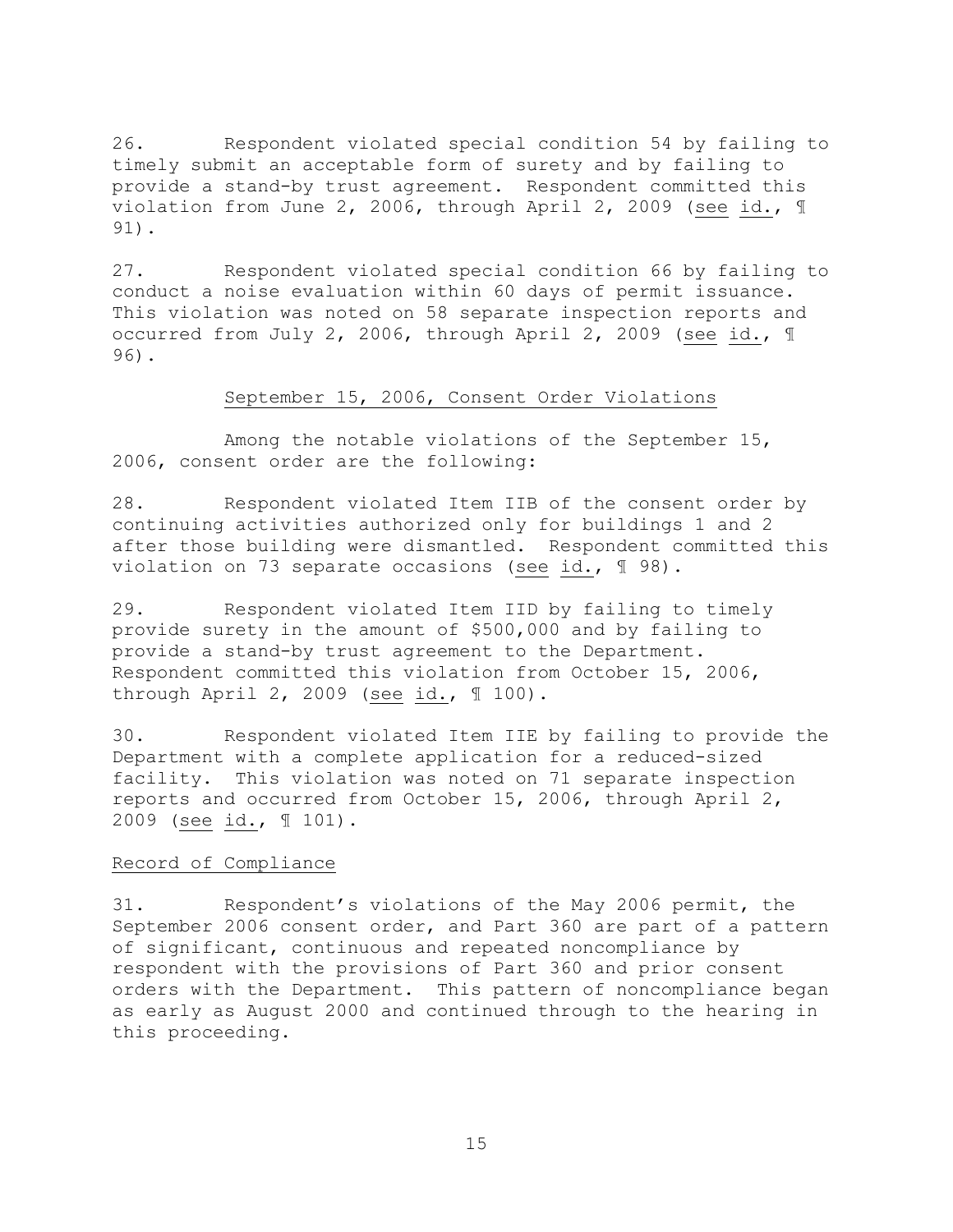#### **DISCUSSION**

Solid waste management facility permits, such as the permit issued to respondent, are governed by the Uniform Procedures Act ("UPA") (ECL 70-0107[3][l]; see also 6 NYCRR 621.1[m]). Pursuant to the UPA, the Department has the authority to modify, suspend or revoke a permit after notice and opportunity for hearing (see ECL 70-0115[1]). A permit may be modified, suspended or revoked where the permittee fails to comply with any terms or conditions of the permit, orders of the Commissioner, or any provisions of the ECL or the Department's regulations related to the permitted activity, among other grounds (see 6 NYCRR 621.13[a]).

Where the Department initiates administrative proceedings to revoke a permit based upon alleged violations of the ECL, its implementing regulations, or an order or permit issued by the Department, adjudicatory proceedings are conducted pursuant to the Department's Uniform Enforcement Hearing Procedures set forth at 6 NYCRR part 622 ("Part 622") (see 6 NYCRR 622.1[a][6]). Pursuant to Part 622, Department staff bears the burden of proof on all charges and matters they affirmatively assert in the instrument that initiated the proceeding, in this case, the notice of intent to revoke (see 6 NYCRR 622.11[b][1]). Respondent bears the burden of proof regarding all affirmative defenses (see 6 NYCRR 622.11[b][2]). Whenever factual matters are involved, the party bearing the burden of proof must sustain that burden by a preponderance of the evidence (see 6 NYCRR 622.11[c]).

#### Violations

Department staff carried its burden of proving by a preponderance of evidence at least 4,500 separate violations of the May 2006 permit, the September 2006 consent order, and the provisions of Part 360 by respondent from May 2006 through the date of the hearing. In addition, staff proved by a preponderance of the evidence that the current violations are part of a pattern of significant, continuous and repeated noncompliance with the provisions of Part 360 and prior consent orders reaching as far back as August 2000.

Respondent contends that the weight of evidence does not support the Department's charges. I disagree. Respondent challenges the reliability of the Department's monitors, arguing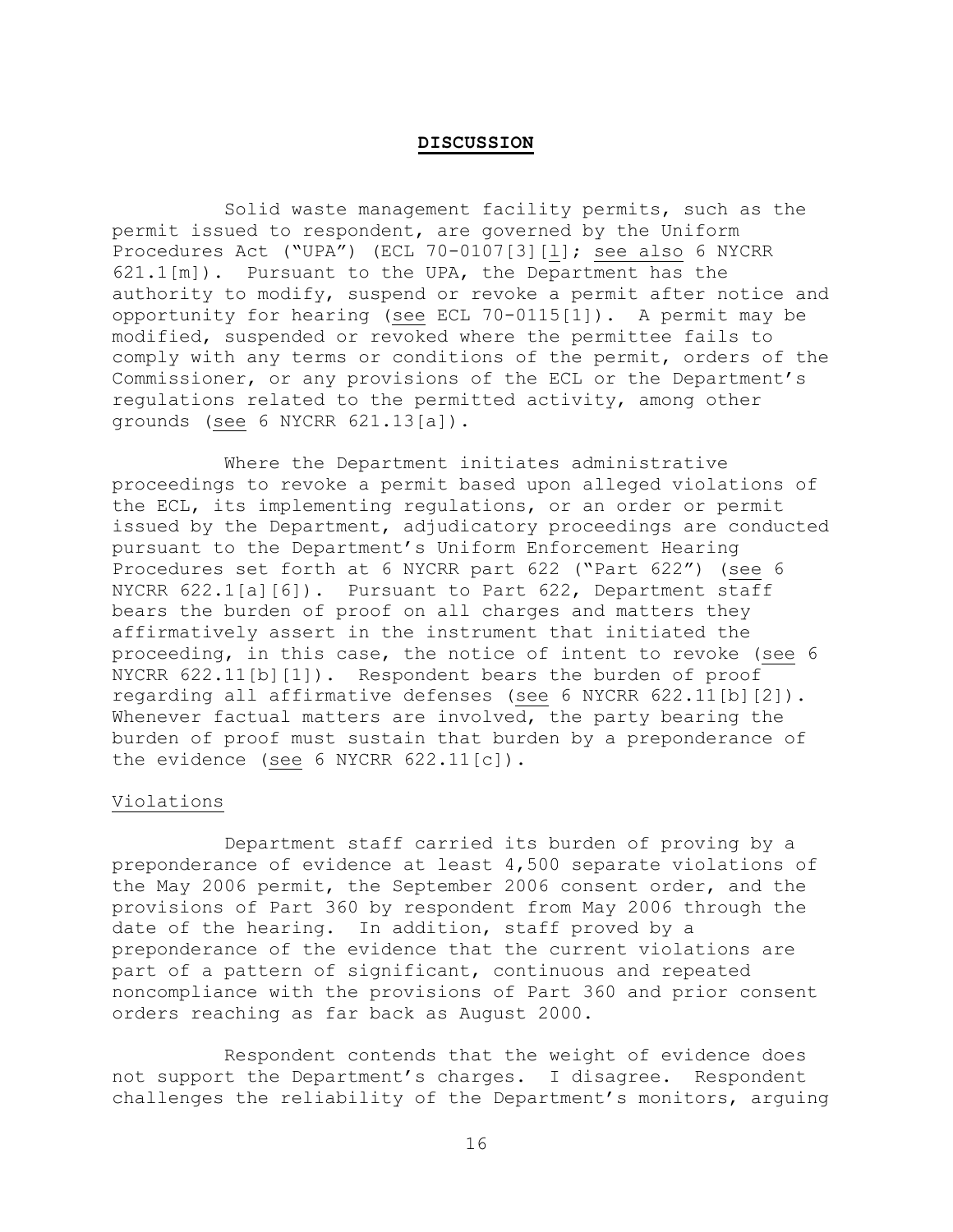that they lacked sufficient training. As an initial matter, respondent did not object to the monitors' qualifications at the hearing and, thus, the admissibility of their testimony is not at issue. With respect to reliability, in addition to the training they received, the monitors' years of actual practical experience, both individually and combined, in inspecting solid waste management facilities in general, and respondent's facility in particular, more than qualified them to not only make the factual observations about which they testified, but also to offer expert opinion concerning violations of the Department's regulations, consent orders and the permit, to the extent expert testimony was required (see Caprara v Chrysler Corp., 52 NY2d 114, 121-122 [1981]; Meiselman v Crown Heights Hosp., Inc., 285 NY 389, 398 [1941]).

In addition, the monitors' opinions, to the extent their testimony constituted opinion, were based upon facts in the record and personally known to the witnesses (see Cassano v Hagstrom, 5 NY2d 643, 646 [1959]; cf. Matter of Tubridy, Decision of the Commissioner, April 19, 2001, at 8-9). The monitors testified at hearing concerning the conditions at respondent's facility witnessed during inspections and respondent's failure to comply with permit conditions and consent order terms. Based upon these observations, the monitors offered their conclusions concerning whether respondent violated Departmental regulations, prior consent orders, and the permit.

The monitors' factual observations were further corroborated by the inspection reports entered into evidence that the monitors prepared during or shortly after inspections at respondent's facility. In addition to the circumstance that such reports, albeit hearsay, are properly considered in administrative adjudicatory proceedings (see Matter of Town of Brunswick v Jorling, 149 AD2d 832, 834 [3d Dept 1989]), those reports constitute reliable evidence as either public records or business records of the Department (see Meiselman, 285 NY at 397; Kozlowski v City of Amsterdam, 111 AD2d 476, 478 [3d Dept 1985]). The factual observations both testified to and recorded in the inspection reports were further corroborated by unrefuted photographic evidence.

Respondent also challenges the reliability of Mr. Pollock, who was the supervising monitor for respondent's facility and author of most of the notices of violations entered into evidence, on the ground that he only visited the facility on a couple of occasions and, thus, lacked first-hand knowledge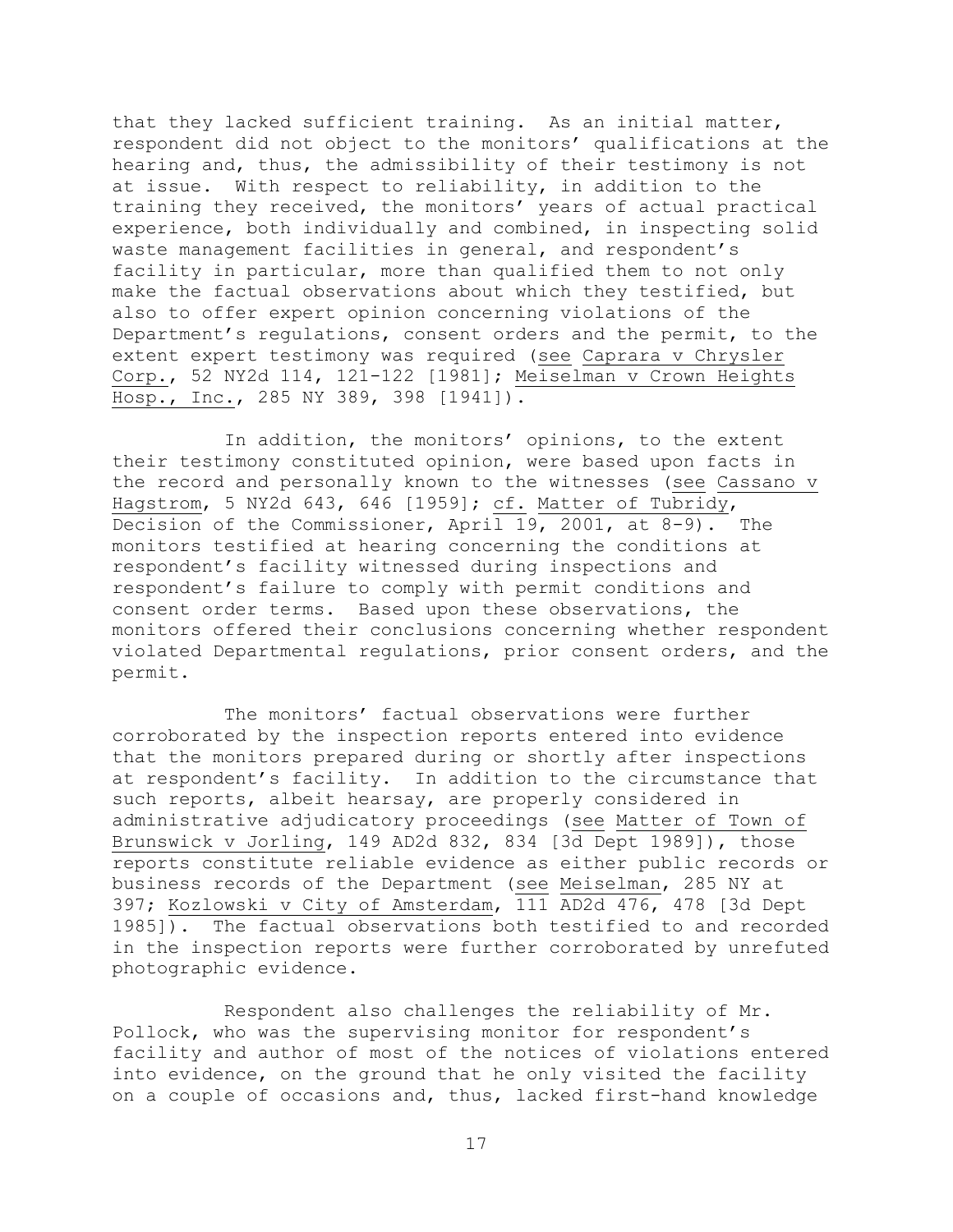about the facility. Mr. Pollock properly relied, however, on the inspection reports in reaching conclusions about the facility and its compliance with regulations, the consent orders, and the permit (see Hambsch v New York City Tr. Auth., 63 NY2d 723, 726 [1984]). Moreover, Mr. Pollock had personal knowledge about respondent's failure to file the documents and other submissions required by the permit and consent orders and, thus, was competent to testify concerning those violations.

Respondent further argues that Department staff failed to meet the preponderance of evidence standard because they failed to call the other Departmental employees who were involved in the decision to seek revocation of respondent's permit. However, the testimony of such officials was not necessary to establish the violations charged. Department staff supported its case with the reliable and credible testimony of the monitors and permit administrator that had personal knowledge of the conditions at the facility or respondent's compliance with permit and consent order requirements, or both, and corroborated that testimony with reliable records of the Department and photographic evidence. Thus, Department staff carried its burden of proving the violations by a preponderance of the credible record evidence. The circumstance that other agency officials involved in the decision to commence this proceeding were not called to testify does not diminish the weight of the evidence presented by the Department.

#### Liability and Defenses

Pursuant to ECL 27-0707(1), no person shall operate a solid waste management facility without a Departmental permit. A "person" includes any private corporation, such as respondent here (see ECL 1-0303[18]). Upon receipt of a permit, the permittee remains responsible for operating the facility in full compliance with all applicable laws, regulations, consent orders and permit conditions (see ECL 27-0707[5]; ECL 71-2703[1]). As noted above, the Commissioner is authorized to revoke or suspend a permit held by any person who operates a facility in violation of any applicable law, regulation, consent order or permit condition (see ECL 71-2703[1]).

By accepting the permit, respondent expressly agreed to operate the facility in strict compliance with all statutory and regulatory requirements, and the terms of its permit (see Permit, Exh 1B, at 1). Respondent also agreed to require its independent contractors, employees, agents and assigns to read, understand and comply with the permit (see id. at 2, Item B).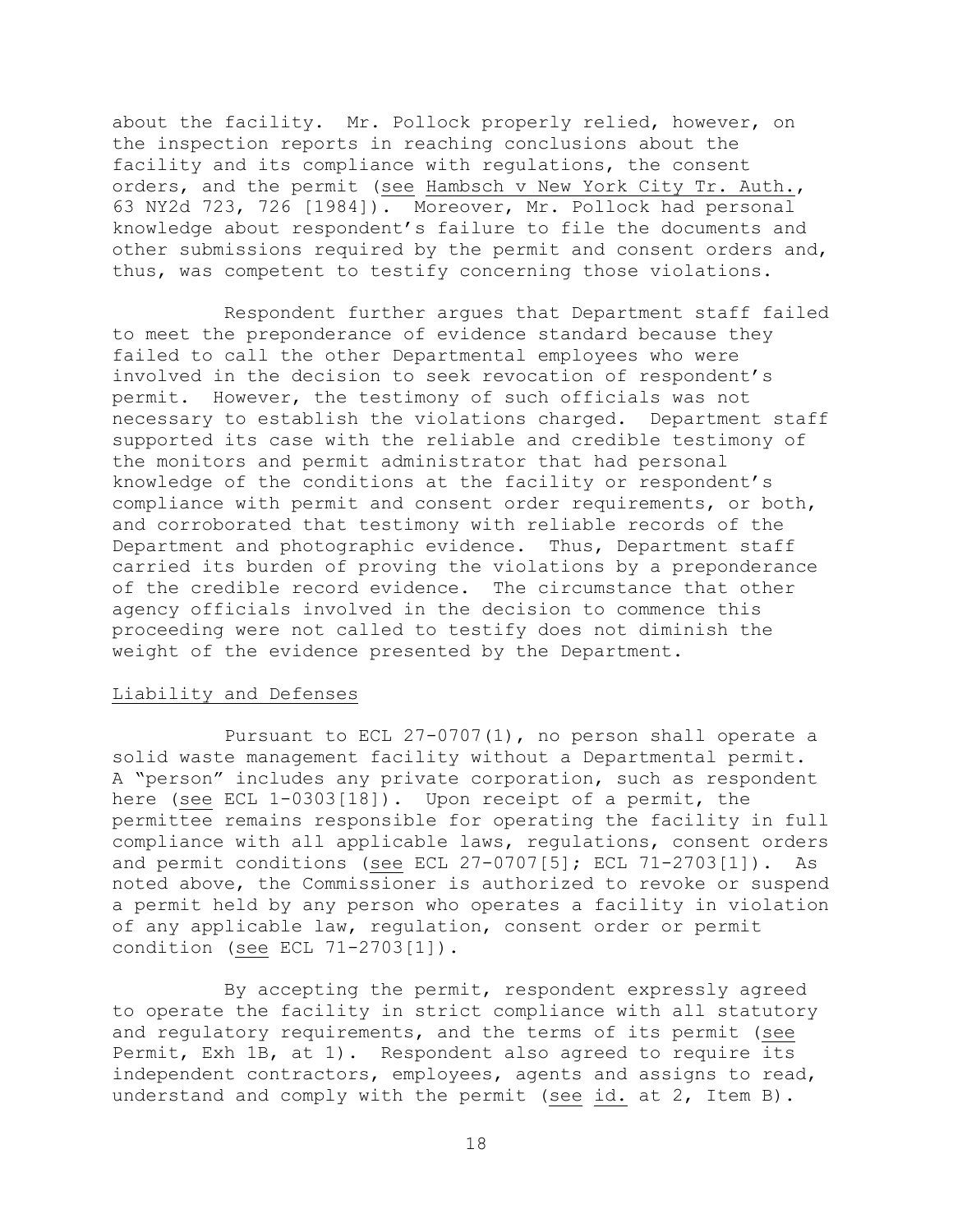Thus, by statute and pursuant to the express terms of its permit, respondent is liable for violations of the ECL and its implementing regulations, and the terms of its permit and consent order executed with the Department occurring at the facility, whether those violations were caused by respondent itself, or its agents, employees, or independent contractors.

Respondent raises a number of arguments in defense of its liability for the violations established in this case or in mitigation of the remedy sought by the Department, that is, revocation of respondent's permit. Foremost among respondent's assertions is that Department staff was aware that TRAT became the operator of the facility as a result of the bankruptcy proceeding and was primarily responsible for violations at the facility. Respondent asserts that staff abused its discretion by allowing TRAT to accumulate violations at the facility and then prosecuting respondent for those violations. Respondent further contends that its violations are primarily paperwork violations, the majority of which would be cured if staff would review respondent's submissions. Respondent also argues that it has done everything possible to bring the facility into compliance, particularly after TRAT abandoned the facility. Respondent's arguments, however, are unpersuasive and not supported by the record in this proceeding.

As an initial matter, respondent argues that Department staff is collaterally estopped from denying TRAT's status as the operator of the facility as a result of the Bankruptcy Court's April 2006 order (see Exh 37). The Bankruptcy Court's order does not have the issue preclusive effect argued by respondent, however. For the doctrine of issue preclusion to apply, there must be both an identity of issues and an identity of parties between the prior and subsequent proceedings (see Ryan v New York Telephone Co., 62 NY2d 494, 500-501 [1984]). For an identity of issues, the issue sought to be precluded in a subsequent proceeding must have been raised and necessarily decided in the prior proceedings. The Bankruptcy Court, however, did not necessarily decide that TRAT was the operator of the facility. At most, the court merely approved respondent's reorganization plan, contingent upon respondent receiving all necessary approvals from agencies with jurisdiction over the facility. The agency with jurisdiction to approve TRAT as an operator under ECL article 27 and Part 360 was not the Bankruptcy Court, but the Department. The Bankruptcy Court's conditional approval of respondent's reorganization plan was not a determination on the merits that TRAT was an operator pursuant to ECL article 27 or Part 360.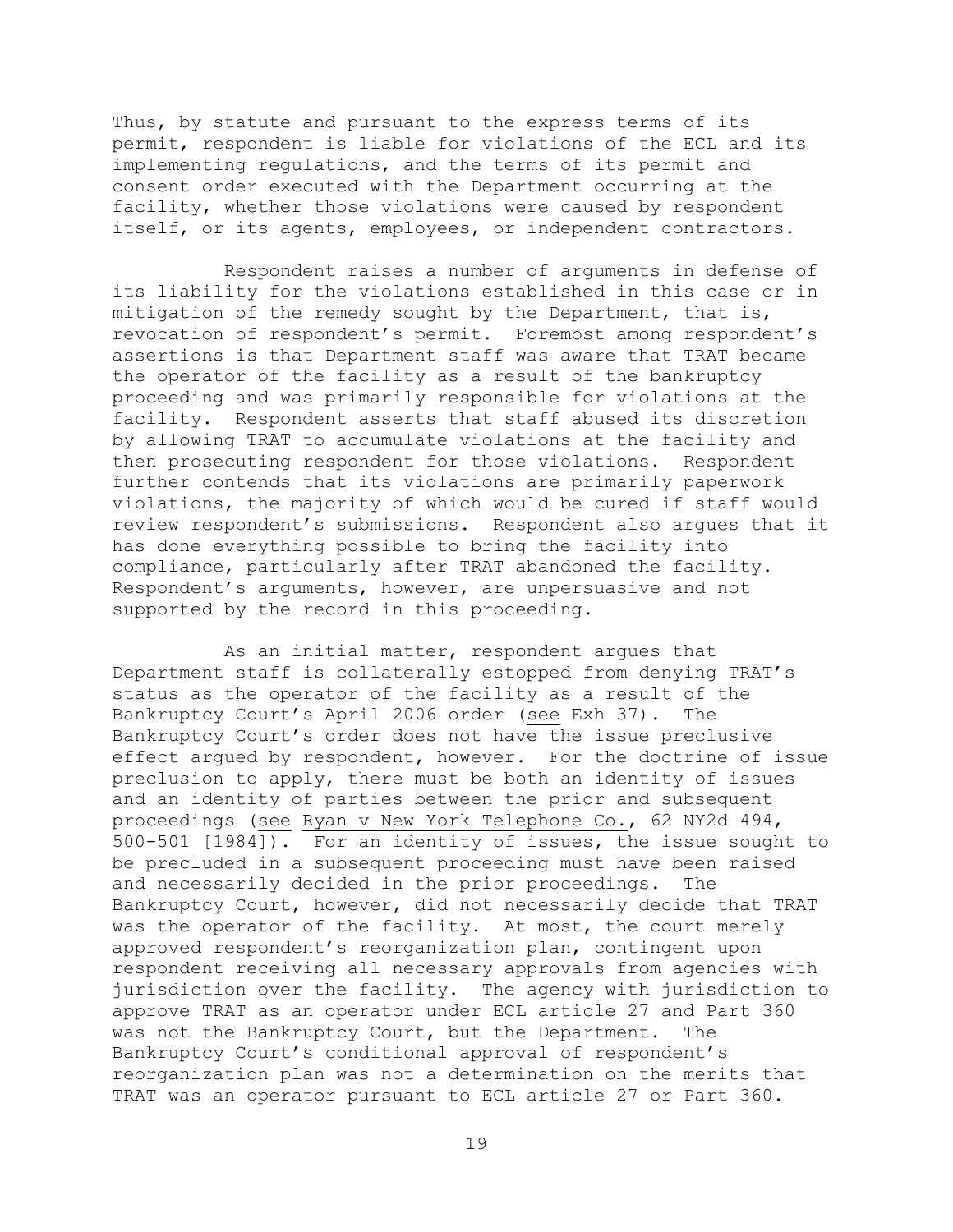Thus, the Bankruptcy Court did not necessarily decide that TRAT was an approved operator under ECL article 27 and Part 360.

As to the identity of parties, collateral estoppel may only be invoked against a party, or those in strict privity with a party, to the prior proceeding (see id. at 501; Matter of New York Site Dev. Corp. v New York State Dept. of Envtl. Conservation, 217 AD2d 699, 699 [2d Dept 1995]). In this case, the Department was neither a party nor in privity with any party to the bankruptcy proceeding and, thus, did not have a full and fair opportunity to litigate the issue. Accordingly, the Bankruptcy Court order does not estop the Department from asserting that TRAT was not an approved operator under ECL article 27 and Part 360. Respondent cites no authority for its assertion that the mere circumstance that the Department could have sought to intervene in the bankruptcy proceeding is a ground for collateral estoppel.

Respondent also contends that the Department should be equitably estopped from holding it liable for the violations at the facility. Equitable estoppel, however, is generally not applicable to an agency acting in a governmental capacity in the discharge of its statutory responsibilities (see Matter of Wedinger v Goldberger, 71 NY2d 428, 440-441 [1988]; Matter of Parkview Assocs. v City of New York, 71 NY2d 274, 282 [1988]). Only in the rarest of cases may an agency be equitably estopped for wrongful or negligent acts or omissions by the agency that induce reliance by a party who is entitled to rely and who changes its position to its detriment or prejudice (see Parkview, 71 NY2d at 282; Bender v New York City Health & Hosps. Corp., 38 NY2d 662, 668 [1976]).

In this case, the Department is acting within its governmental capacity in enforcing the ECL and its implementing regulations, as well as the prior consent order and the Part 360 permit. The record contains no evidence of any misconduct on the part of Department staff upon which respondent justifiably relied to its detriment. To the contrary, the Department repeatedly notified respondent that it did not consider TRAT to be an approved operator. When respondent and TRAT submitted applications to the Department seeking to include TRAT on the permit, staff timely notified them concerning the deficiencies in their applications and how they might be cured. The Department's failure to intervene in the bankruptcy proceeding cannot be considered misconduct. Thus, no basis exists for equitably estopping the Department from seeking revocation of respondent's permit.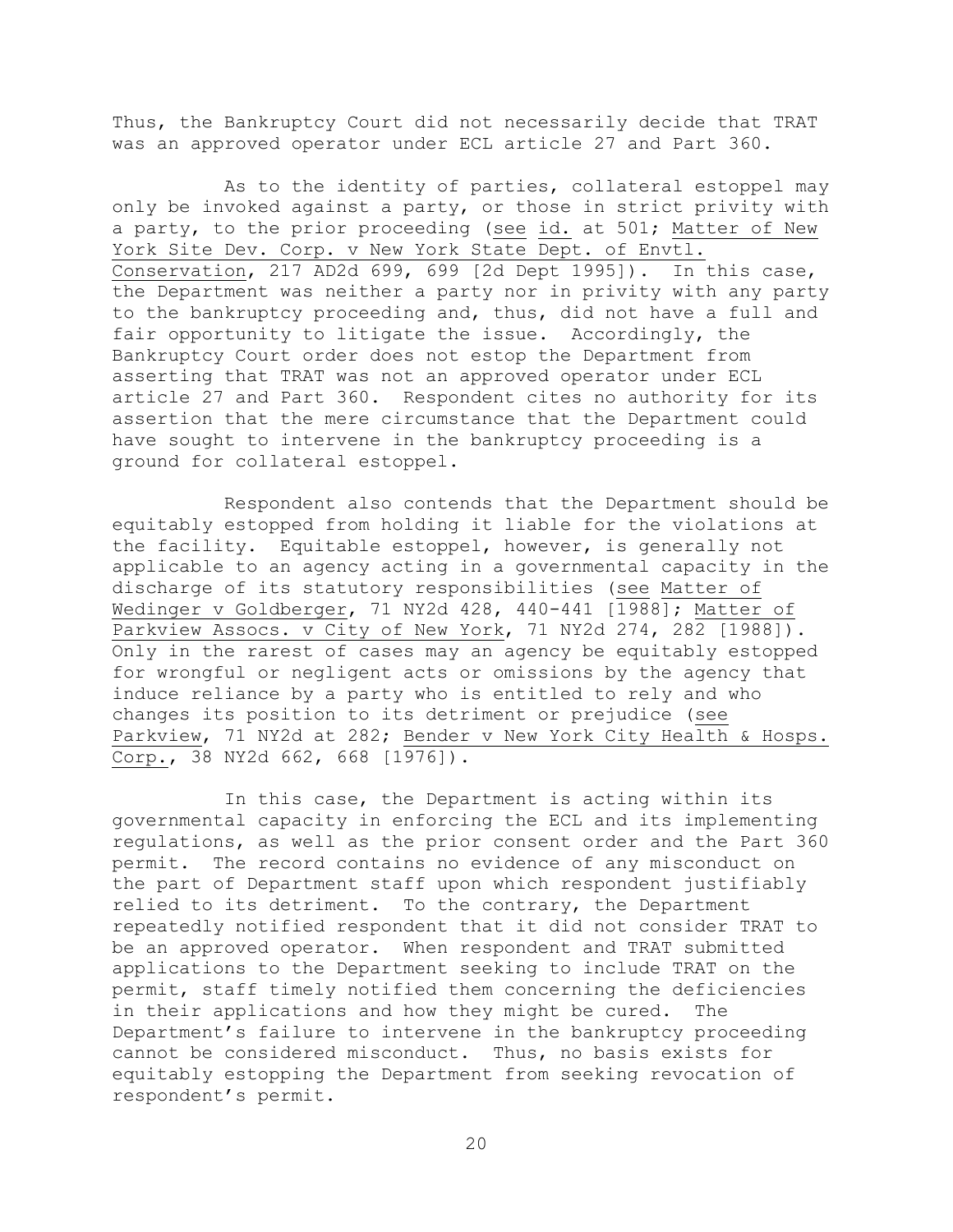Respondent also argues that the doctrine of laches should be applied due to the Department's failure to act on the permit transfer applications and its alleged delay in enforcement. As with the doctrine of equitable estoppel, however, laches is also not applicable to an agency acting in its governmental capacity (see Matter of Cortlandt Nursing Home v Axelrod, 66 NY2d 169, 177 n 2 [1980], cert denied 476 US 1115 [1986]; Flacke v NL Indus., Inc., 228 AD2d 888, 890 [3rd Dept 1996]). A limited form of laches is only available when a governmental agency fails to schedule or conduct a hearing within a reasonable amount of time after the hearing is requested (see Cortlandt, at 177-179; see also Matter of Giambrone, Decision and Order of the Commissioner, March 17, 2010, at 11-15). Among the factors that must be established is that the delay caused significant prejudice to a respondent in the defense of its case (see Cortlandt, at 178, 180-181; Giambrone, at 12-14).

In this case, the almost four-month period between respondent's June 2007 request for a hearing and the commencement of hearing in October 2007 does not constitute unreasonable delay. Moreover, respondent does not claim, and the record does not reveal, any prejudice to respondent in the defense of this case resulting from the four month period. Thus, no basis exists for applying the Cortlandt doctrine to this matter.

With respect to respondent's argument that Department staff abused its discretion and failed to assist respondent in coming into compliance with its obligations, respondent's assertions are unconvincing. As the operator of the facility and holder of the permit, respondent, and not the Department, bore the responsibility of maintaining regulatory compliance at the facility (see ECL 27-0707[5]). Whether the Department provided assistance to respondent or not has no bearing on respondent's liability resulting from its failure to comply with statutory and regulatory requirements, its permit obligations, and obligations agreed to under consent orders with the Department.

In any event, the record establishes that Department staff did provide assistance to respondent. Through inspection reports, notices of violations, and consent orders, Department staff repeatedly brought violations at the facility to respondent's attention. The Department's monitors also advised respondents' representatives, including K.J. Cartalemi, about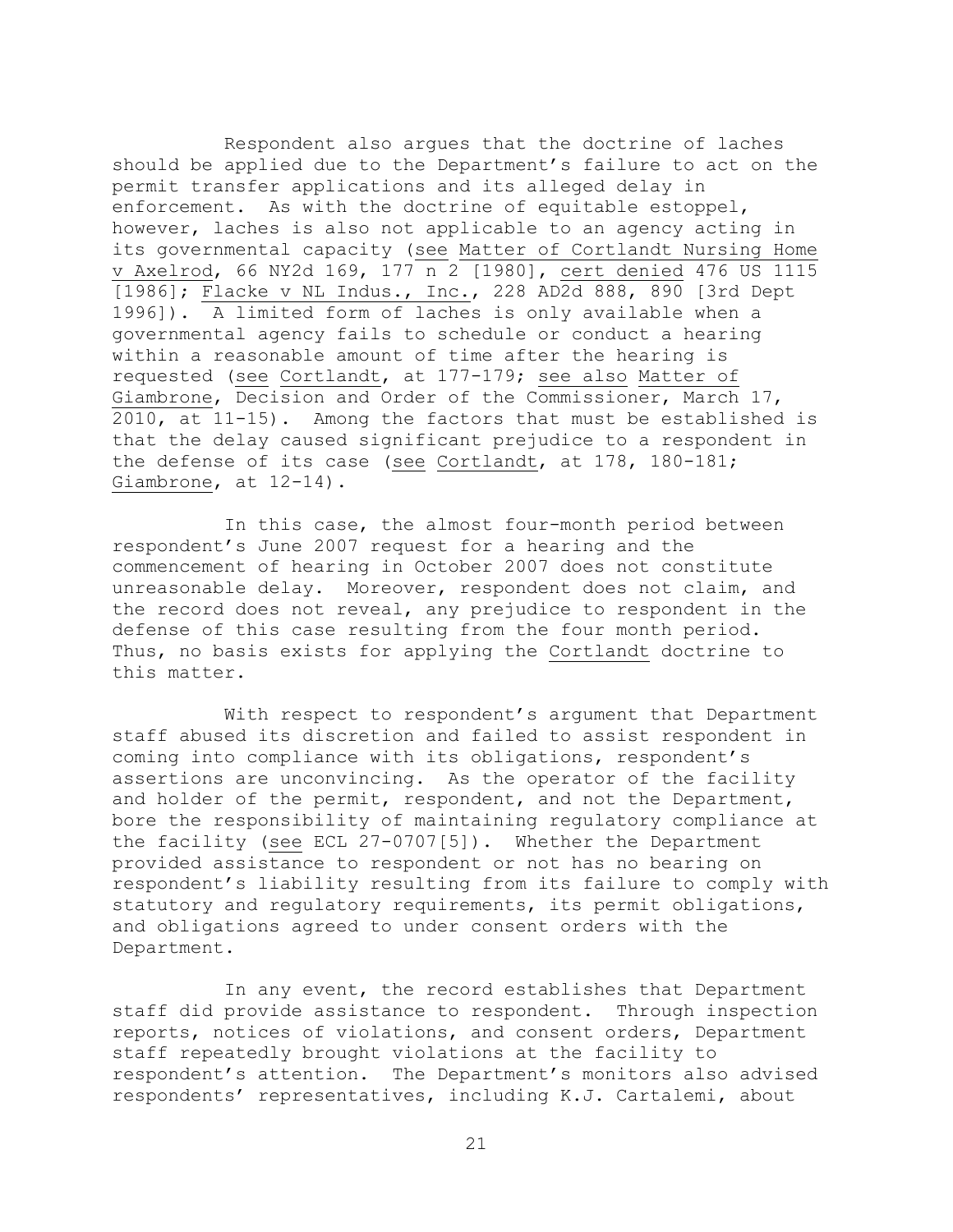methods for coming into compliance. Department staff also advised respondent concerning options for obtaining a standby trust agreement. In addition, Department staff repeatedly and timely notified respondent concerning deficiencies in its permit modification application materials and advised as to how those deficiencies could be corrected. Respondent repeatedly failed, however, to follow up or provide the required submissions. Thus, contrary to respondent's assertion, Department staff did provide assistance to respondent. That assistance simply was not followed by respondent.

Respondent further argues that Department staff abused its discretion when it suspended review of respondent's permit modification application and other submissions after commencement of this enforcement proceeding. Respondent contends that its violations were mostly paperwork violations, the majority of which would have been cured if staff had continued its review. Respondent failed to offer its submissions for the record, however, so its assertions remain unsubstantiated. In contrast, the record reveals hundreds of violations of operational requirements that exist independent of any paper work requirements.

Moreover, Department staff is authorized by regulation to suspend review of any permit application upon commencement of an enforcement proceeding against an applicant (see 6 NYCRR 621.3[e]). No abuse of discretion is apparent on this record concerning Department staff's exercise of its regulatory authority to suspend review of respondent's permit modification application upon commencement of this enforcement proceeding.

 Respondent further asserts that Department staff abused its prosecutorial discretion in enforcing against respondent when TRAT was allegedly the party solely responsible for the violations charged. No abuse of discretion is apparent on this record, however. Department staff has broad discretion to determine whether and how to enforce the provisions of the ECL, including ECL article 27, and against whom it will bring enforcement proceedings (see, e.g., Matter of New York Pub. Interest Research Group, Inc. v Town of Islip, 71 NY2d 292, 306 [1988]; Leland v Moran, 235 F Supp 2d 153, 169-170 [ND NY 2002], affd 80 Fed Appx 133 [summary order]). The notification in the permit that persons other than respondent, including employees and independent contractors, may be liable for violations of the law and the permit does not limit Department staff's discretion in this regard (see Permit, Item B, Exh 1B, at 2). Certainly, TRAT could be liable for its own actions in operating a solid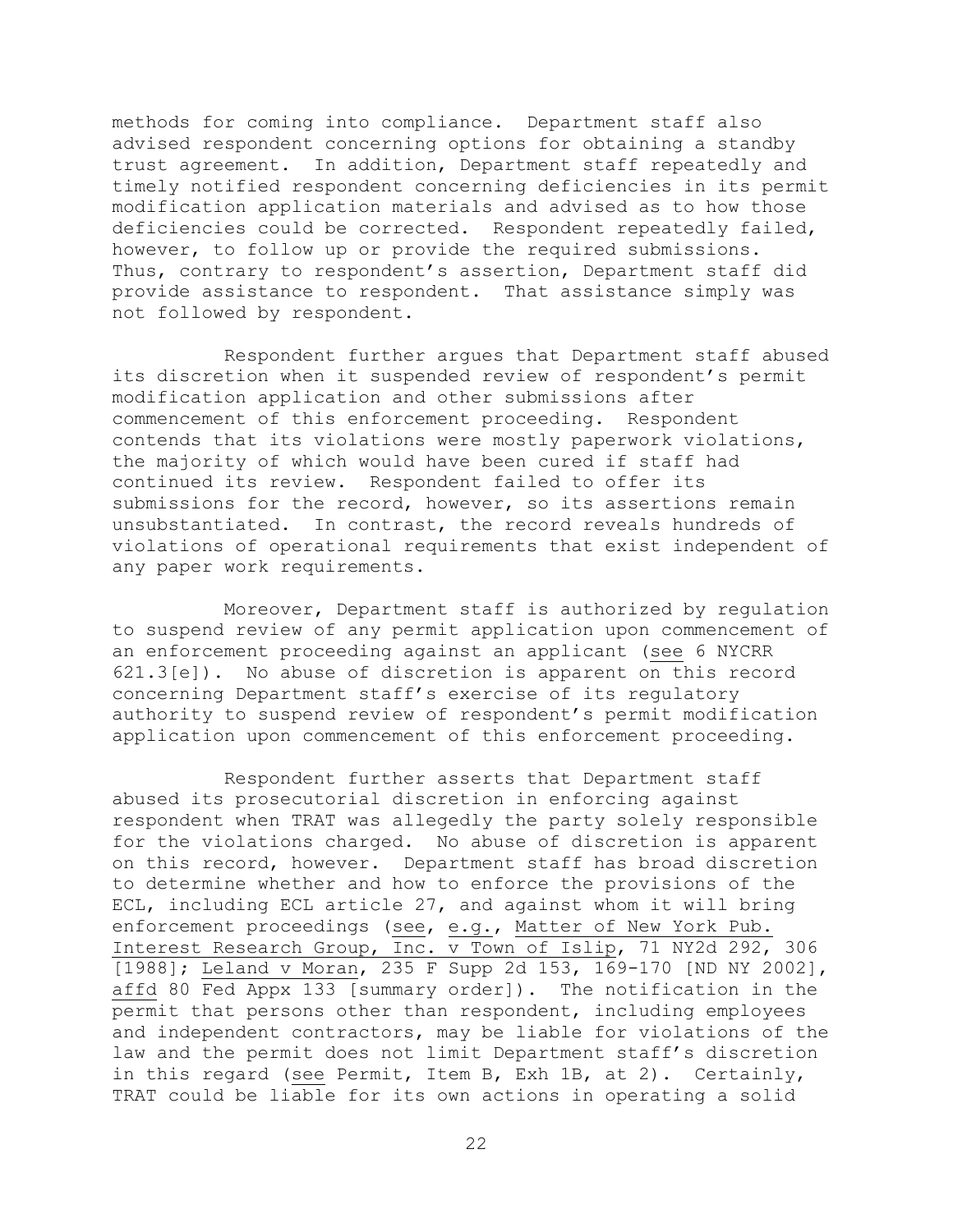waste management facility without a permit. However, TRAT's liability would be joint and several with respondent. Respondent, as the owner and permit holder for the facility and, thus, the duly authorized operator of the facility, remained primarily responsible for the activities at the facility, including the activities of TRAT, with whom it contracted to manage the facility (see Management Agreement ¶ 1, Exh 36, at 1). Moreover, given the remedy sought in this proceeding - namely, permit revocation -- the Department does not abuse its prosecutorial discretion in prosecuting respondent, who is the permit holder, for permit revocation, and not TRAT, who is not the permit holder.

The circumstance that respondent lacked sufficient contractual controls over TRAT does not render the Department's action an abuse. Respondent's own submissions to the Department reveal its understanding that it was the facility operator until TRAT was added to the permit (see Letter from Paul Casowitz to Michael Merriman [12-21-06], Exh 25). It was respondent that allowed TRAT to begin operations at the facility prior to obtaining all necessary approvals, as required by the Bankruptcy Court and respondent's own contract with TRAT. Moreover, nothing in the record indicates that respondent enforced TRAT's contractual obligation to comply with all applicable laws, regulations, or rules. To the extent that respondent's contractual controls over TRAT went unenforced by respondent or were otherwise ineffective in bringing TRAT's activities at the site into compliance does not render the Department's determination to prosecute respondent as the responsible party an abuse of discretion.

In sum, respondent remains primarily responsible for the violations at the facility, including those violations that are the result of the activities of its subcontractor TRAT. The defenses to liability raised by respondent are either inapplicable or insufficiently established to relieve respondent of liability in whole or in part.

#### Relief Requested

Department staff argues that permit revocation is the appropriate remedy in this case for the violations established. Staff cites to respondent's almost ten-year history of noncompliance with Departmental regulations, prior consent orders, and its permit. In addition, in contrast to other cases where the Commissioner directed modification of a permit rather than revocation (see Matter of A-1 Compaction Corp., Decision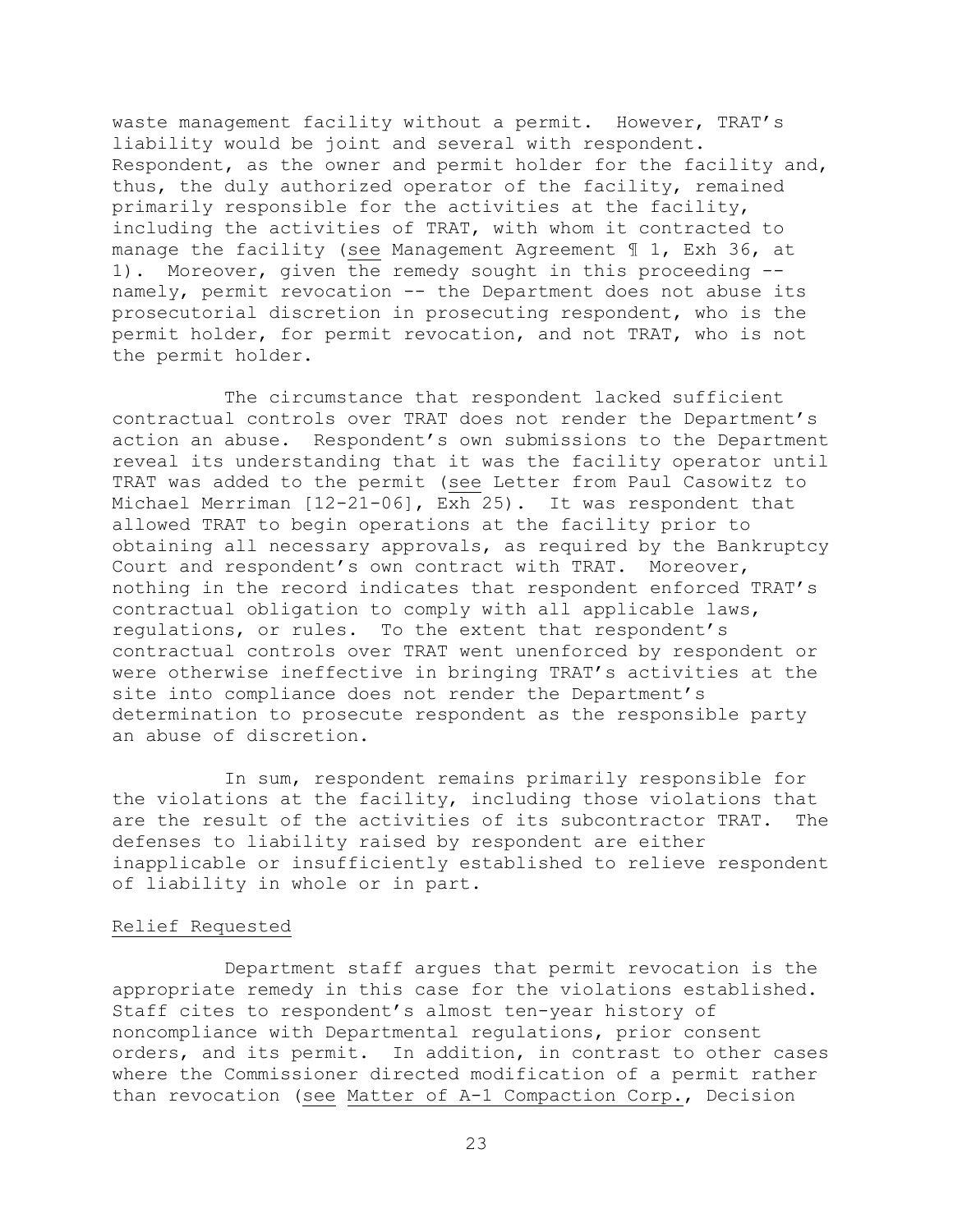and Order of the Acting Commissioner, June 22, 1994), staff argues that respondent was already given that opportunity through the permit hearing proceedings that resulted in the 2006 permit. Notwithstanding the multiple opportunities provided to respondent, staff notes that respondent has failed to bring the facility into compliance with its permit, consent orders, and Departmental regulations in any meaningful way. Accordingly, Department staff requests that the permit be revoked, that the facility be emptied of any remaining waste, scrap or recyclables, and the gates secured to prevent further access.

In response, respondent argues that Department staff's request that the permit be revoked be denied. In support of its argument, respondent asserts that the violations at issue do not involve the health and safety of the public. Respondent also cites to Department staff's alleged bad faith in failing to review its permit modification applications and failing to assist respondent in coming into compliance. Respondent further relies on its assertion that TRAT was the party actually responsible for the operational violations at the facility. Respondent also urges that its alleged "extensive efforts" to bring the facility into compliance should be taken into account. In particular, respondent's relies on K.J. Cartalemi's alleged efforts to clean up the site after TRAT abandoned the facility.

In determining whether to revoke a permit or grant some less drastic remedy, the Department has the inherent authority to consider the fitness of a permittee to hold a permit (see Matter of Barton Trucking Corp. v O'Connell, 7 NY2d 299, 307 [1959]; see also Matter of American Transfer Co., Interim Decision of the Commissioner, Feb. 4, 1991, at 1). Prior violations of law are relevant on the issue of a permittee's fitness (see Matter of Al Turi Landfill, Inc. v New York State Dept. of Envtl. Conservation, 98 NY2d 758, 760-761 [2002]; Matter of DiGeorgio v Swarts, 68 AD3d 1791, 1792 [4th Dept 2009] [agency entitled to consider past violations of applicable statutes and regulations by all owners and employees of applicant]; Matter of Ottati v Town of Hector Town Bd., 229 AD2d 746, 747-748 [3d Dept 1996] [continuing pattern of evasive, nonconforming and illegal conduct]; Matter of Olson v Town of Saugerties, 161 AD2d 1077 [3d Dept 1990] [prior or existing willful violations of statute are relevant to suitability of an applicant]). Moreover, a party's history of compliance with environmental and other laws is relevant, whether the determination is to issue a permit in the first instance or to revoke an existing permit (see Matter of Berman Enters., Inc., Decision and Order of the Executive Deputy Commissioner, March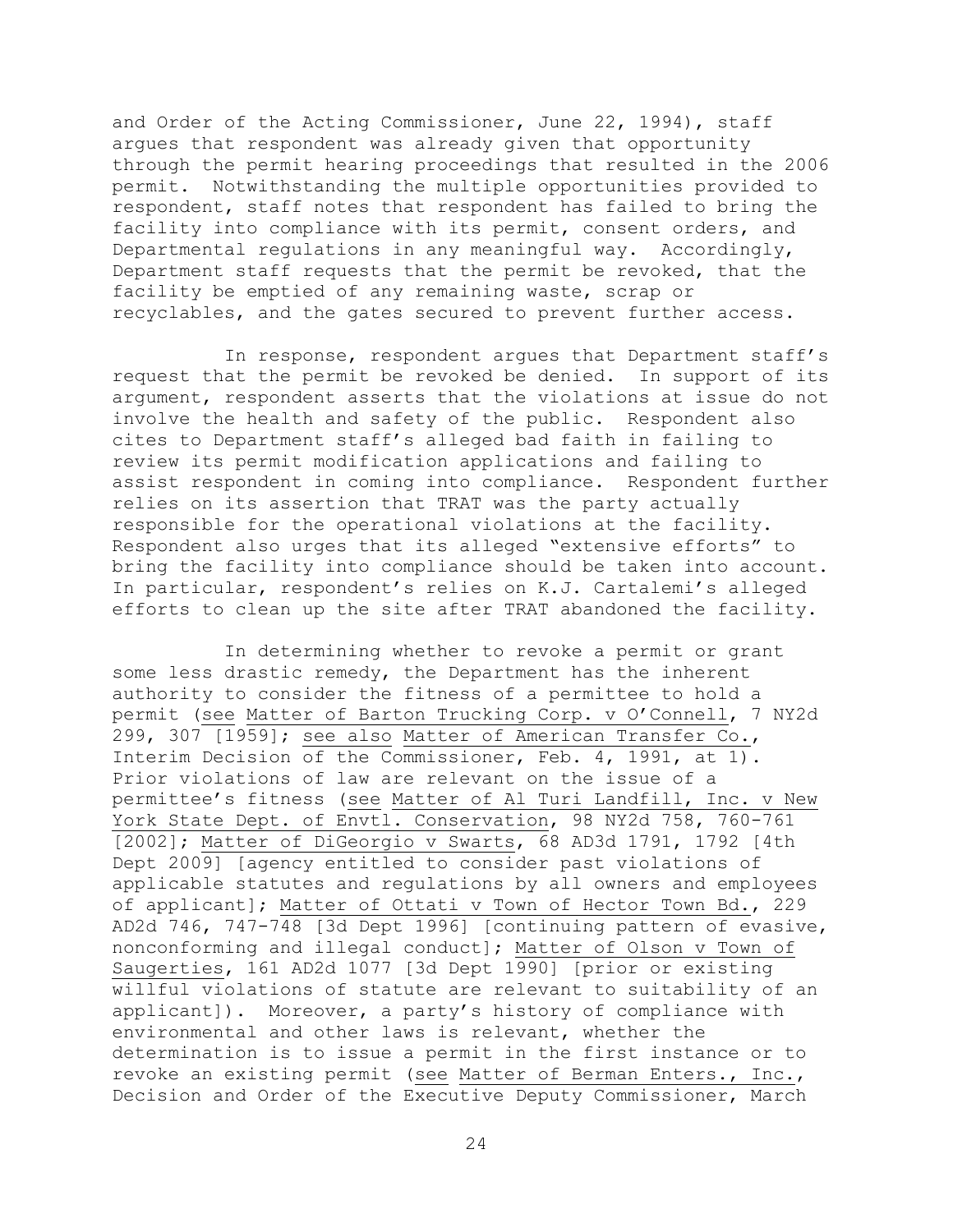25, 1991, at 7, confirmed on judicial review sub nom. Matter of Standard Marine Servs., Inc. v Jorling, 214 AD2d 424 (1st Dept 1995); Matter of American Transfer Co., Interim Decision, at 2).

An applicant's or permittee's record of environmental compliance is examined on a case by case basis, and requires a balancing of facts and policy considerations (see Matter of Waste Mgt. of New York, LLC, Interim Decision of the Commissioner, May 15, 2000, at 7; Matter of Laidlaw Envtl. Servs., Inc., Decision of the Acting Commissioner, June 28, 1994, at 1; Matter of CECOS Intl., Inc., Decision of the Commissioner, March 13, 1990, at 3-4; see also Enforcement Guidance Memorandum, Record of Compliance, DEC Commissioner Policy DEE-16, section IV [1993] ["Record of Compliance Policy"]). Among the grounds for permit revocation are: (1) prior convictions of laws related to the permitted activity (see Matter of A-1 Compaction Corp., Decision and Order of the Acting Commissioner, June 22, 1994, at 2); (2) prior violations of environmental laws or regulations, Departmental consent orders, or Departmental permits that pose significant potential threats to human health or the environment (see Matter of Mohawk Valley Organics, LLC, Order of the Commissioner, July 21, 2003); or (3) prior violations of environmental laws or regulations, Departmental consent orders, or Departmental permits that constitute a pattern of environmental noncompliance (see Matter of Berman Enters., Decision and Order, at 7; see also Record of Compliance Policy, section IV).

Where a pattern of environmental noncompliance is the asserted basis, the Commissioner has revoked permits based upon a pattern of significant and persistent violations of environmental laws and regulation, coupled with the failure of a respondent to take meaningful steps to address those violations (see Matter of Berman Enters., Decision and Order, at 7 [11-year history of significant operational problems, both before and after issuance of a license, warranted license revocation]). On the other hand, where the violations are not severe or pervasive, and the respondent takes responsible action to address the violations, the Commissioner has declined to revoke a permit (see Matter of Waste Mgt. of New York, LLC, Interim Decision of the Commissioner, May 15, 2000, at 9 [applicant's compliance history is not of such a serious and persistent nature that would justified permit denial]; Matter of CECOS Int'l, Inc., Decision of the Commissioner, March 13, 1990, at 3- 4 [prior operational problems severe enough to warrant enforcement action, but responsibly addressed by applicant when problems brought to attention]).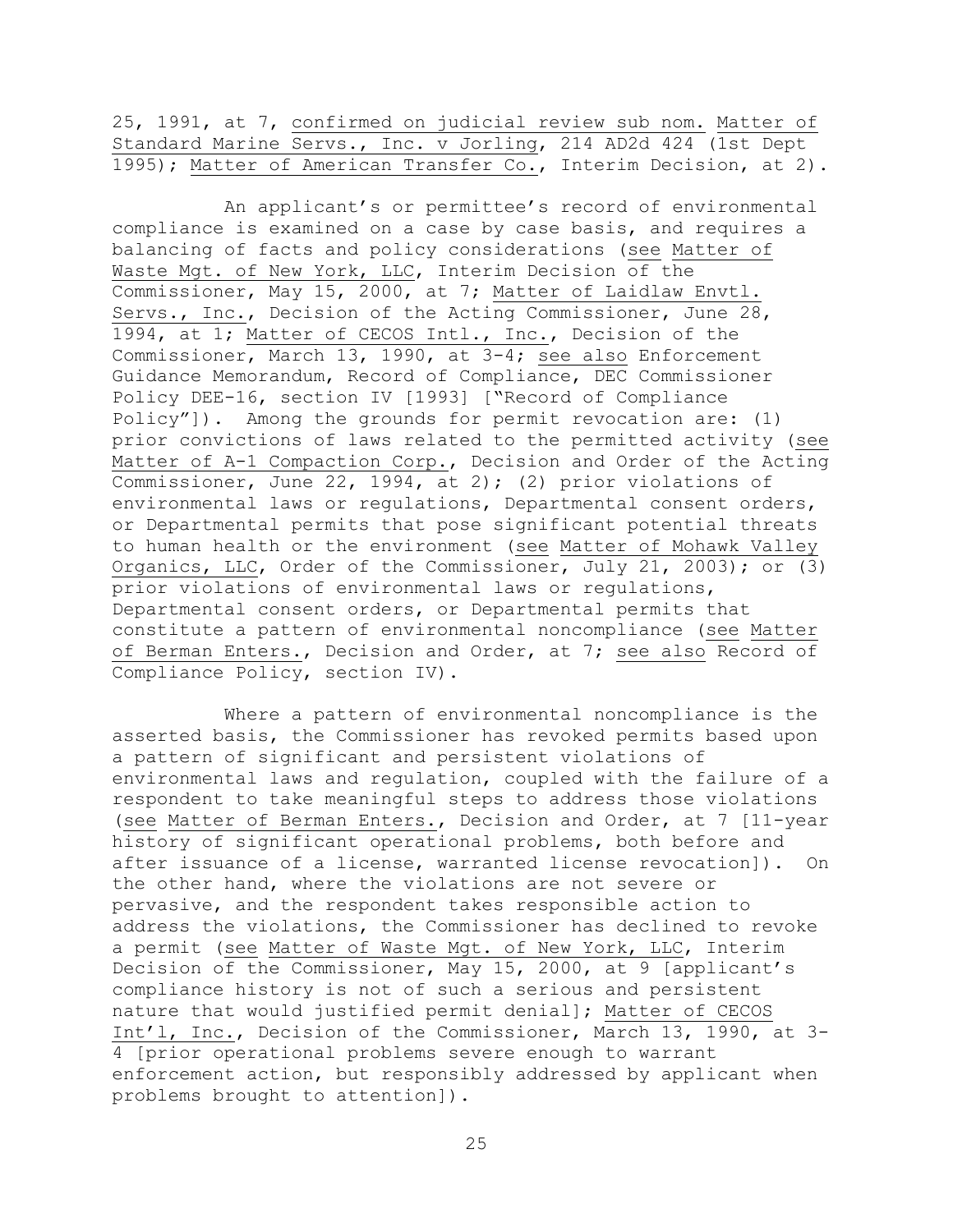In this case, the record establishes a pattern of significant and persistent violations of environmental laws and regulations, prior consent orders, and the 2006 permit by respondent. Since at least August 2000 to the date of the hearing, the facility has been the site of thousands of environmental violations, most of which are persistent and repeated. Even when the multiplicity of some violations is taken into account -- i.e., that some of the activities and conditions at the facility constitute violations of regulations, consent order provisions, and permit conditions with identical elements (see Matter of Wilder, ALJ Hearing Report, at 9-11, adopted by Supplemental Order of the Acting Commissioner, Sept. 27, 2005) -- the record still reveals a vast number of separate persistent and recurring violations. Moreover, contrary to respondent's assertion, many of the violations pose significant risks to public health and the environment, including respondent's repeated failure to control discharges of leachate to the environment, to control blowing litter, dust, and odors, and to prevent breeding areas for rats and other vectors, among other recurring problems.

The record also fails to reveal any meaningful steps by respondent to address these violations after they were brought to respondent's attention. Through inspection reports, notices of violations, consent orders, and extensive permit hearing proceedings, among other means, the persistent and recurring environmental problems at the facility were repeatedly brought to respondent's attention. Although respondent paid penalties pursuant to the consent orders and took some steps to make some required repairs and modify operations to account for the loss of certain buildings, respondent has not addressed the vast majority of recurring environmental violations at the facility. Moreover, the record does not support respondent's conclusory assertion that it has improved conditions at the facility since TRAT vacated the premises.

As to the other factors respondent urges should be taken into account, as concluded above, the record contains no evidence of wrongdoing by Department staff that would warrant mitigation of the relief sought. With respect to respondent's asserted lack of control over the activities of TRAT, the Commissioner has taken into account a respondent's relative culpability and whether a violation was reasonably beyond the control of a respondent, at least for purposes of assessment of a monetary penalty (see Matter of Steck, Order of the Commissioner, March 29, 1993, at 5-6; Matter of Town of LeRay,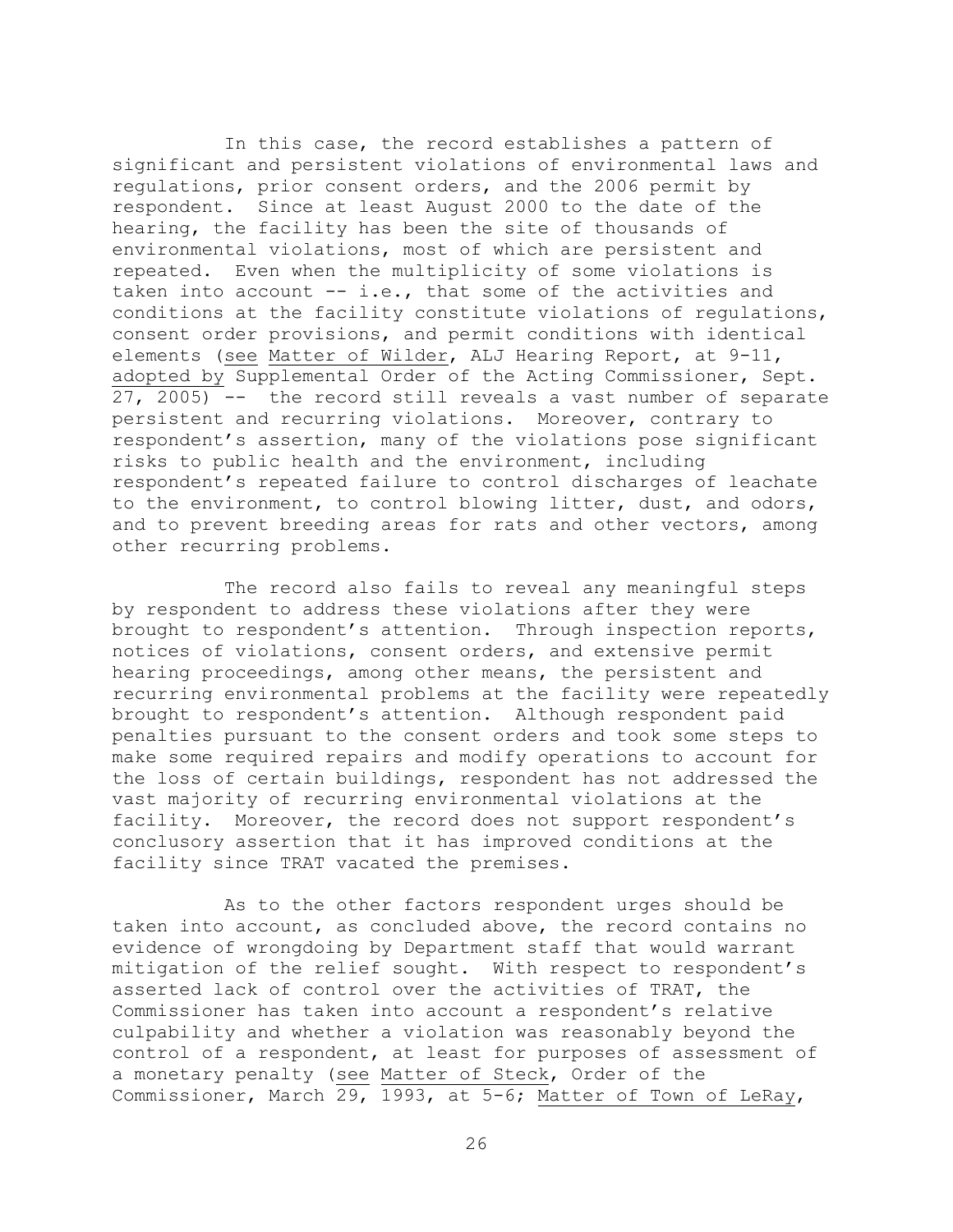Order of the Commissioner, March 24, 1989, at 2 [no penalty imposed were a fire was not the result of either the intentional or negligent conduct on the part of a respondent, and respondent took prompt and satisfactory action to control the fire]). The Commissioner has not indicated whether relative culpability is relevant to the determination whether to revoke a permit. Even assuming without deciding that it is, however, as noted above, it was respondent that allowed TRAT to begin operations at the facility without first obtaining all necessary approvals. Moreover, the record fails to reveal any significant steps by respondent to enforce the provision of its management agreement with TRAT requiring TRAT to comply with all applicable laws, regulations and rules. Thus, it cannot be concluded on this record that the violations at the facility were beyond the reasonable control of respondent.

#### **RECOMMENDATION**

Department staff has established by a preponderance of the record evidence that respondent is liable for over 4,500 violations of environmental regulations, the terms of the 2006 consent order, or the conditions of its 2006 permit, occurring during the period from May 2006 through April 2, 2009. In addition, Department staff has established by a preponderance of the record evidence that respondent has a history of significant and persistent environmental noncompliance reaching back at least as far as August 2000. Consequently, I recommend that the Commissioner grant the relief requested by Department staff and revoke respondent's 2006 permit.

/s/

James T. McClymonds Chief Administrative Law Judge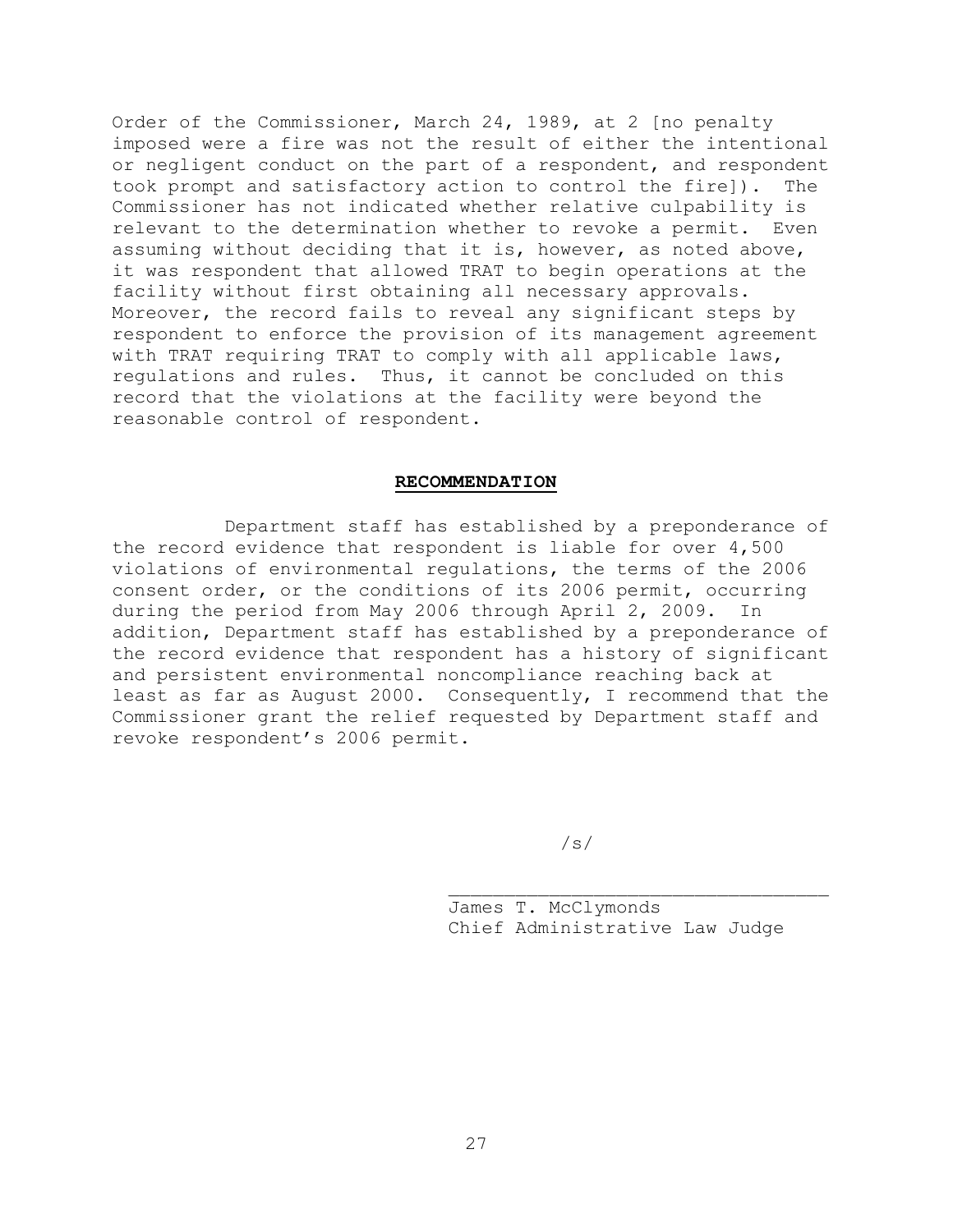# **STATE OF NEW YORKDEPARTMENT OF ENVIRONMENTAL CONSERVATION**

# **Matter of Karta Corporation**

DEC Case No. 3-5512-00054-00009

## **EXHIBIT LIST**

(as of August 6, 2010)

| Exhibit No.    | Description                                                                                                                                                                                                                                                                                                                     | Offered By       | <b>Notes</b> |
|----------------|---------------------------------------------------------------------------------------------------------------------------------------------------------------------------------------------------------------------------------------------------------------------------------------------------------------------------------|------------------|--------------|
| 1A             | Letter from Michael D. Merriman, Deputy Regional Permit<br>Administrator, DEC Region 3, to Kenneth J. Cartalemi,<br>Global Recycling & Collection, Inc., and Paul D. Casowitz,<br>Esq., Sive, Paget & Riesel, PC (dated May 3, 2006), RE:<br>Permit Issuance and Notification of Response Dates in<br><b>Special Conditions</b> | <b>DEC</b> Staff |              |
| 1B             | DEC Permit No. 3-5512-00054-00004 (effective May 3,<br>2006)                                                                                                                                                                                                                                                                    | <b>DEC Staff</b> |              |
| 1 <sup>C</sup> | Matter of Karta Corporation, Decision of the Executive<br>Deputy Commissioner, April 20, 2006                                                                                                                                                                                                                                   | <b>DEC</b> Staff |              |
| 1D             | Matter of Karta Corporation, Hearing Report of ALJ Garlick                                                                                                                                                                                                                                                                      | <b>DEC</b> Staff |              |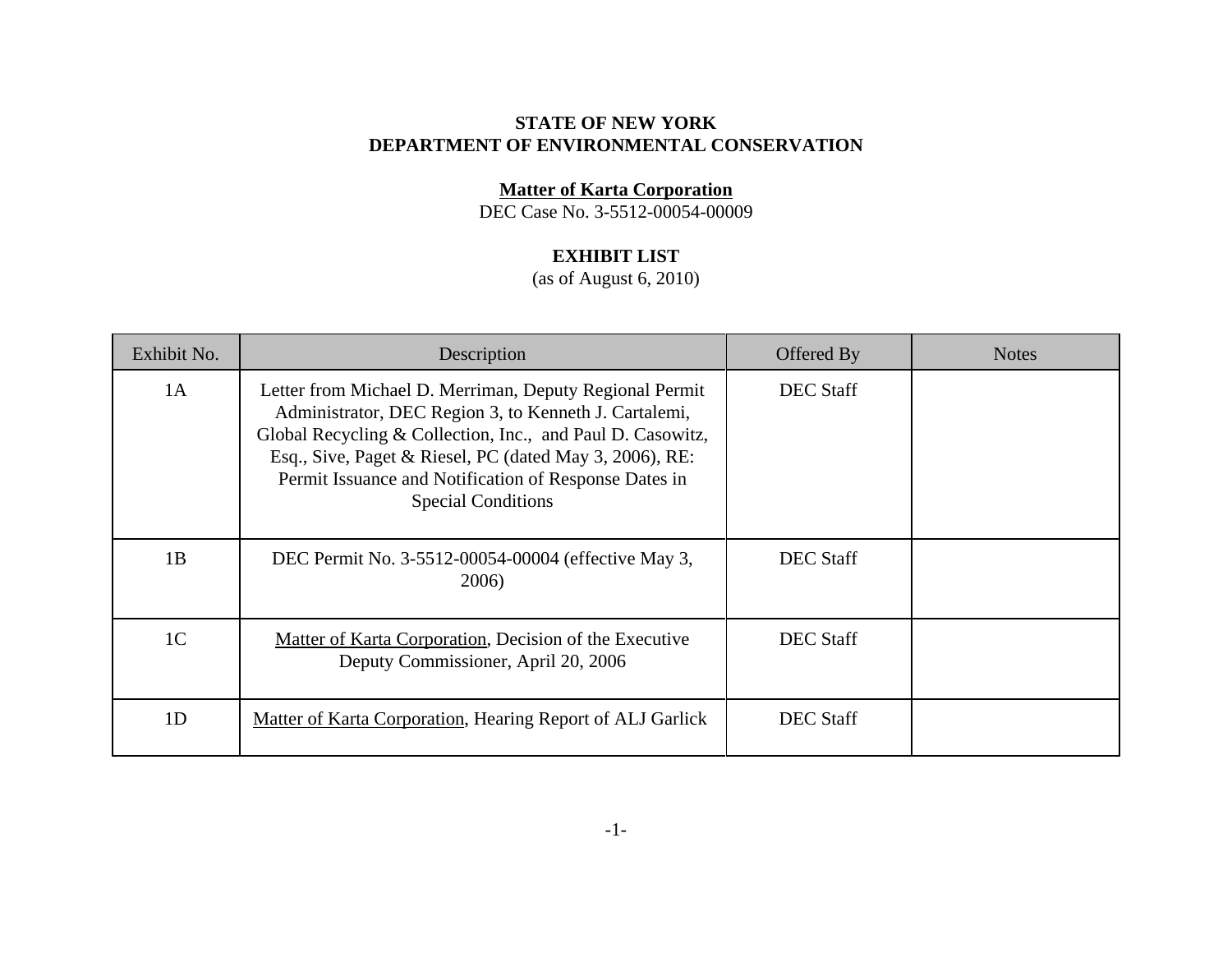| Exhibit No.    | Description                                                                                                                                                                                                              | Offered By       | <b>Notes</b> |
|----------------|--------------------------------------------------------------------------------------------------------------------------------------------------------------------------------------------------------------------------|------------------|--------------|
| $\overline{2}$ | Letter from Vincent Altieri, Regional Attorney, DEC Region<br>3, to Paul Casowitz, Esq., Sive, Paget & Riesel, P.C., and<br>Steve Wislocki, Esq. (dated June 15, 2006), RE: Karta Corp.<br>and TRAT, Inc.                | <b>DEC</b> Staff |              |
| 3              | Letter from Michael D. Merriman, Deputy Regional Permit<br>Administrator, to Ron Carbone, President, Tarrytown R&T<br>Corp. (dated Aug. 21, 2006), RE: Notice of Incomplete<br>Application                               | <b>DEC</b> Staff |              |
| $\overline{4}$ | Letter from Michael D. Merriman, Deputy Regional Permit<br>Administrator, DEC Region 3, to Ron Carbone, President,<br>Tarrytown R&T Corp. (dated Oct. 30, 2006), RE: Notice of<br><b>Incomplete Application</b>          | <b>DEC</b> Staff |              |
| 5A             | Letter from Michael D. Merriman, Deputy Regional Permit<br>Administrator, DEC Region 3, to Kenneth J. Cartalemi,<br>Global Recycling & Collection, Inc. (dated May 29, 2007),<br>RE: Notice of Intent to Revoke a Permit | <b>DEC</b> Staff |              |
| 5B             | Memorandum from Michael D. Merriman, Deputy Regional<br>Permit Administrator, DEC Region 3, to James McClymonds,<br>Chief Administrative Law Judge (dated June 21, 2007), RE:<br>Karta Corporation Permit Revocation     | <b>DEC Staff</b> |              |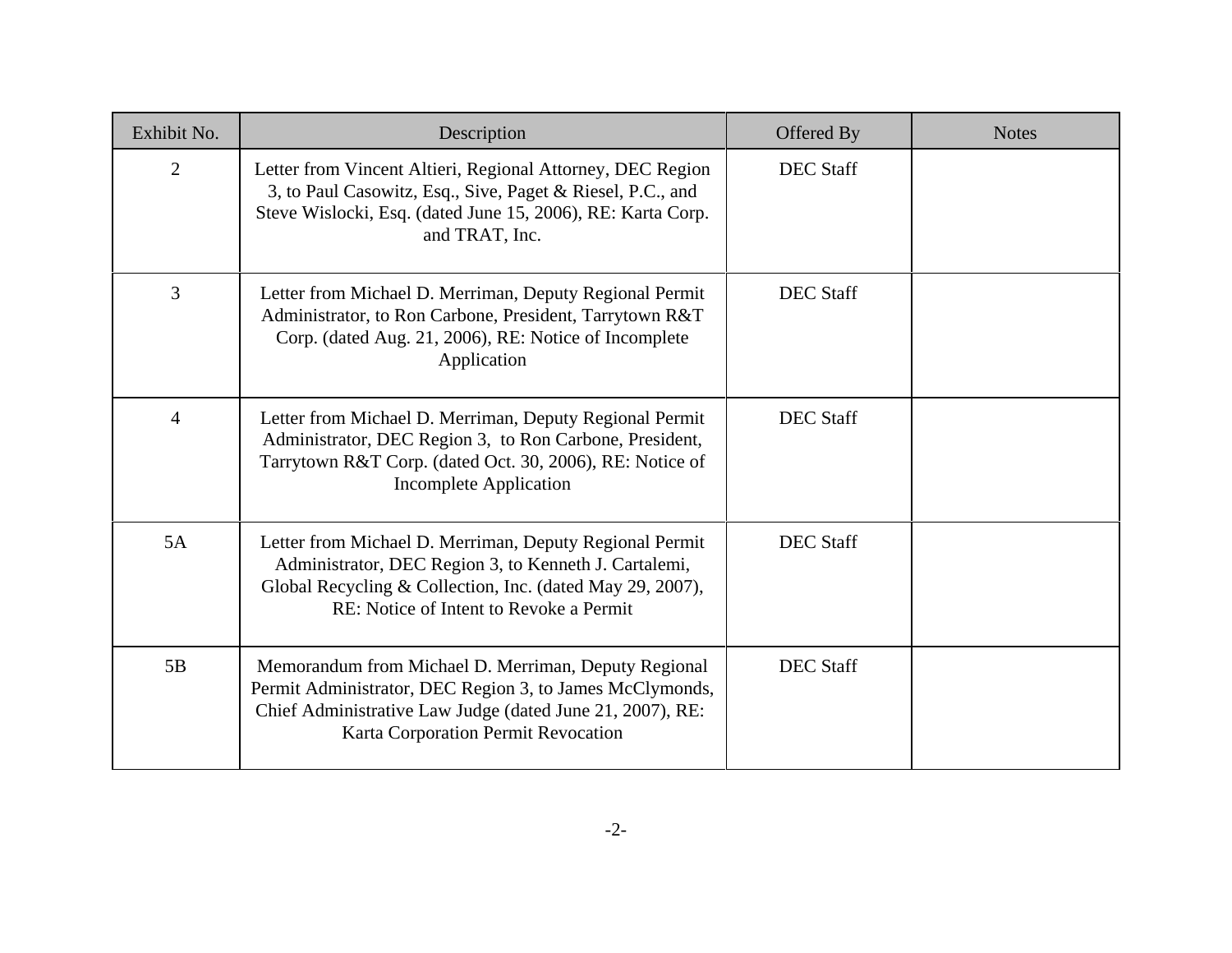| Exhibit No.           | Description                                                                                                                                                                                               | Offered By       | <b>Notes</b> |
|-----------------------|-----------------------------------------------------------------------------------------------------------------------------------------------------------------------------------------------------------|------------------|--------------|
| 6                     | Letter from Michael D. Merriman, Deputy Regional Permit<br>Administrator, DEC Region 3, to Kenneth J. Cartalemi, Karta<br>Corporation (dated July 27, 2007), RE: Notice of Suspension<br>of UPA Deadlines | <b>DEC Staff</b> |              |
| $\overline{7}$        | Matter of Karta Indus., Inc. and Karta Corp., Order on<br>Consent, Case Nos. R3-20050211-21 & R3-200650818<br>(effective Sept. $15, 2006$ )                                                               | <b>DEC Staff</b> |              |
| 8                     | Matter of Karta Corp., Order on Consent, Case No. R3-5512-<br>00054-00004 (effective Aug. 12, 2003)                                                                                                       | <b>DEC Staff</b> |              |
| 9                     | Matter of Karta Corp., Order on Consent, Case No. 3-<br>20010329-41 (effective June 26, 2002)                                                                                                             | <b>DEC</b> Staff |              |
| 10                    | Matter of Karta Indus., Inc., Order on Consent, Case No. 3-<br>2998/9712 (received Aug. 20, 1998)                                                                                                         | <b>DEC</b> Staff |              |
| 11.1 through<br>11.47 | DEC Inspection Reports (47 different inspections in reverse<br>chronological order from $12/27/06$ through $2/1/06$ )                                                                                     | <b>DEC Staff</b> |              |
| 12.1 through<br>12.49 | DEC Inspection Reports (49 different inspections in reverse<br>chronological order from $9/1/07$ through $1/4/07$ )                                                                                       | <b>DEC Staff</b> |              |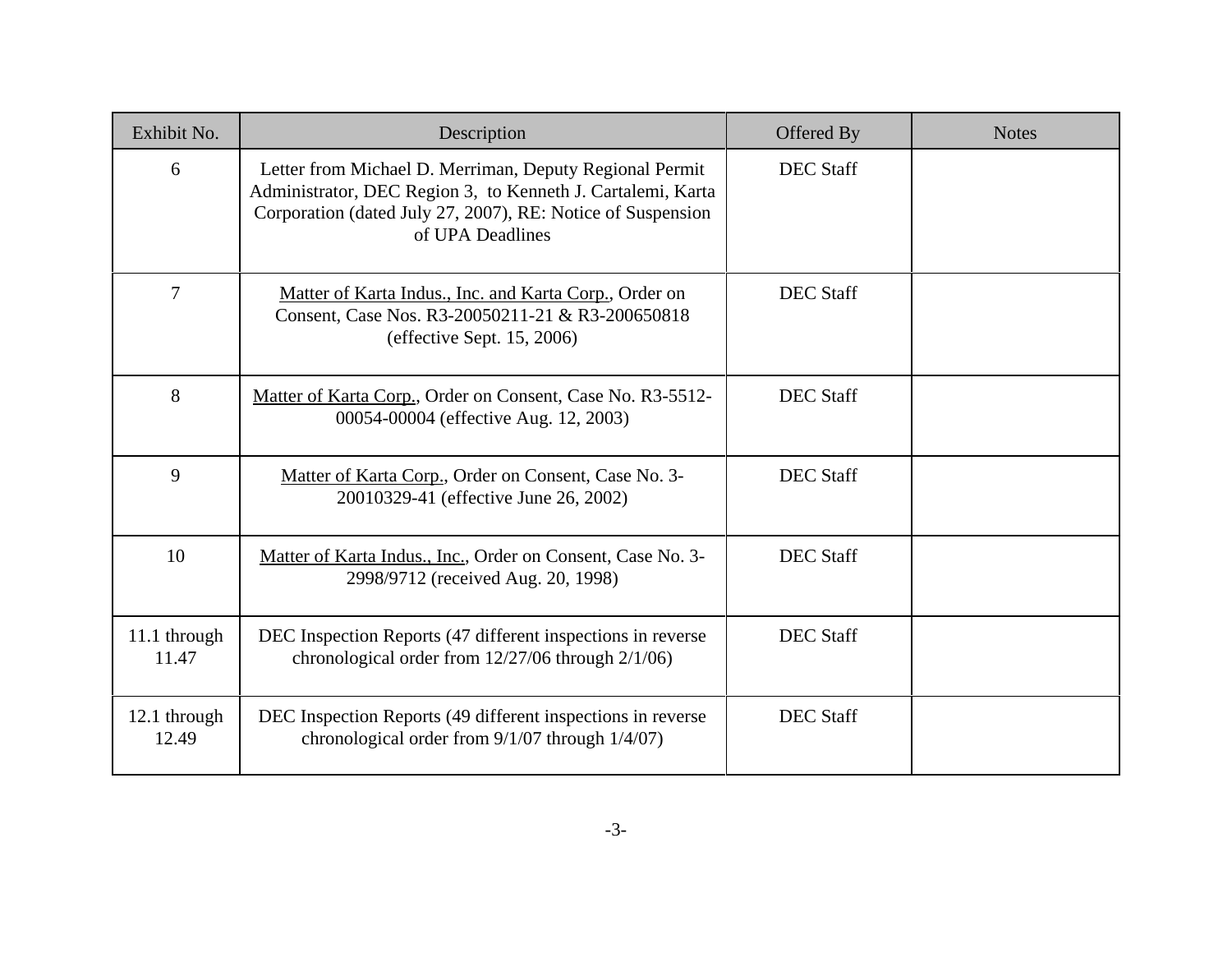| Exhibit No.           | Description                                                                                                                                                        | Offered By       | <b>Notes</b>                              |
|-----------------------|--------------------------------------------------------------------------------------------------------------------------------------------------------------------|------------------|-------------------------------------------|
| 13.1 through<br>13.33 | DEC Inspection Reports (33 different inspections in reverse<br>chronological order from $4/14/08$ through $9/7/07$ )                                               | <b>DEC Staff</b> |                                           |
| 14.1 through<br>14.28 | DEC Inspection Reports (27 different inspections in reverse<br>chronological order from 9/4/08 through 5/9/08)                                                     | <b>DEC</b> Staff | Exhibit 14.14 not<br>received or admitted |
| 15.1 through<br>15.28 | DEC Inspection Reports (28 different inspections in reverse<br>chronological order from $11/20/08$ through $7/24/07$ )                                             | <b>DEC</b> Staff |                                           |
| 16.1 through<br>16.16 | DEC Notices of Violation issued to Kenneth J. Cartalemi (16)<br>separate notices of violation in reverse chronological order<br>from $6/17/08$ through $2/22/06$ ) | <b>DEC Staff</b> |                                           |
| 17                    | DEC Notice of Violation issued to Kenneth J. Cartalemi,<br>President, Karta Corp. (dated Sept. 8, 2008)                                                            | <b>DEC</b> Staff |                                           |
| 18                    | DEC Notice of Violation issued to Kenneth J. Cartalemi,<br>President, Karta Industries, Inc. (dated Nov. 28, 2008)                                                 | <b>DEC Staff</b> |                                           |
| 19                    | Annual Report from Karta Corp., signed by Kenneth J.<br>Cartalemi (dated 2/25/08)                                                                                  | <b>DEC Staff</b> |                                           |
| 20                    | Annual Report from Karta Corp., signed by Kenneth J.<br>Cartalemi (dated 2/22/07)                                                                                  | <b>DEC Staff</b> |                                           |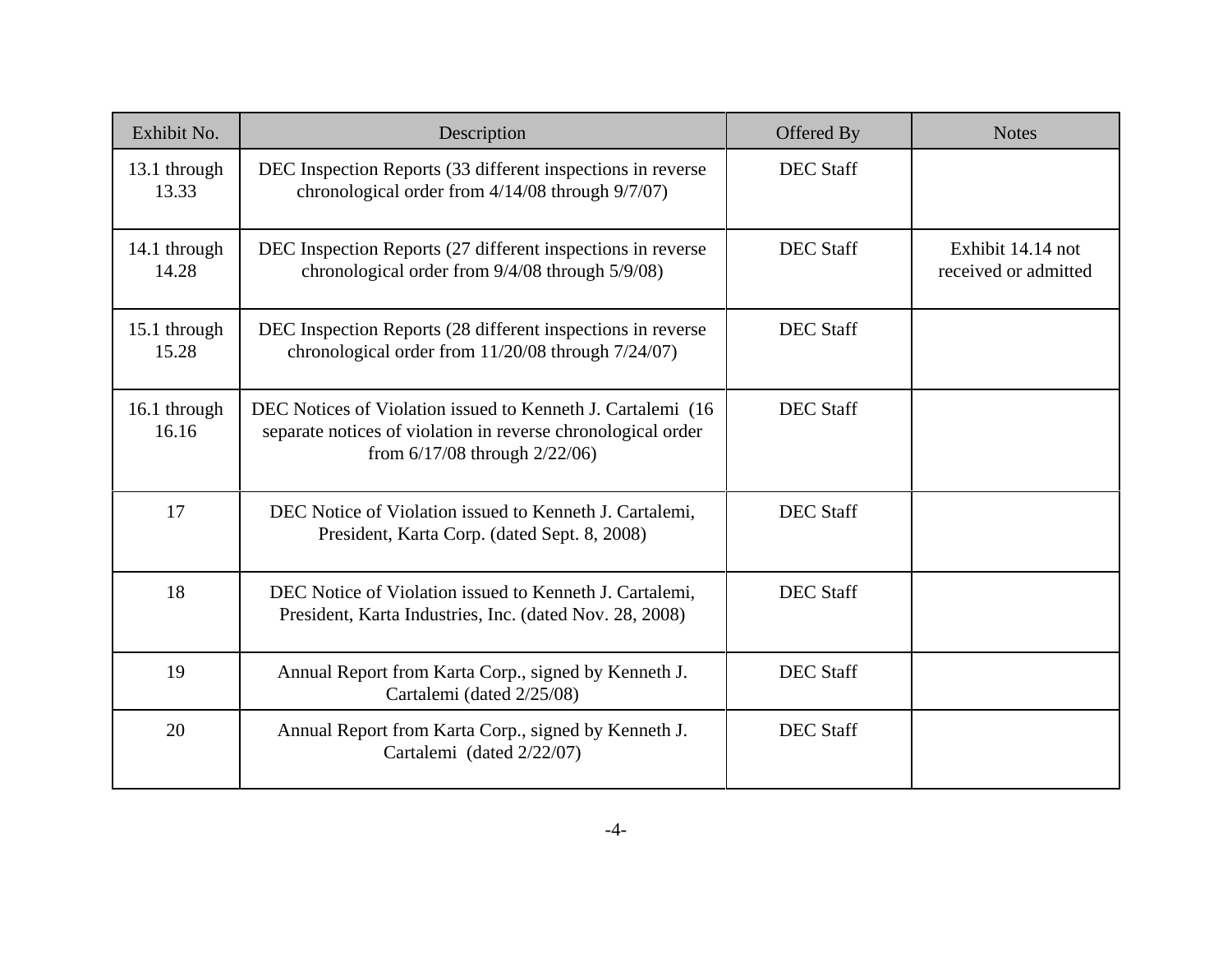| Exhibit No.          | Description                                                                                                                                              | Offered By       | <b>Notes</b> |
|----------------------|----------------------------------------------------------------------------------------------------------------------------------------------------------|------------------|--------------|
| 21                   | Annual Report from Karta Corp., managed by TRAT, Inc.,<br>signed by Ronald Carbone (dated 2/22/07)                                                       | <b>DEC</b> Staff |              |
| 22                   | Annual Report from Karta Corp./TRAT, Inc., signed by<br>Kenneth Cartalemi (dated 2/22/07)                                                                | <b>DEC</b> Staff |              |
| 23                   | Summary of Violation from May 3, 2006 to September 25,<br>2008                                                                                           | <b>DEC</b> Staff |              |
| 24                   | Letter from Stephan Wislocki, Esq., to Michael D. Merriman<br>(dated Nov. 13, 2006), RE: Tarrytown R&T Corp.; 1011/1017<br>Lower South Street, Peekskill | <b>DEC</b> Staff |              |
| 25                   | Letter from Paul Casowitz, Esq., to Michael D. Merriman<br>(dated Dec. 21, 2006) RE: Notice of Incomplete Application                                    | <b>DEC Staff</b> |              |
| 26                   | Letter from Kenneth Cartalemi to Michael D. Merriman<br>(dated Nov. 20, 2006) RE: DEC #3-5512-00054-0004                                                 | <b>DEC Staff</b> |              |
| 27.1 through<br>27.4 | Four (4) Letters from Kenneth Cartalemi to Michael<br>Merriman (dated Nov. 9, 2006) RE: DEC #3-5512-00054-<br>0004                                       | <b>DEC Staff</b> |              |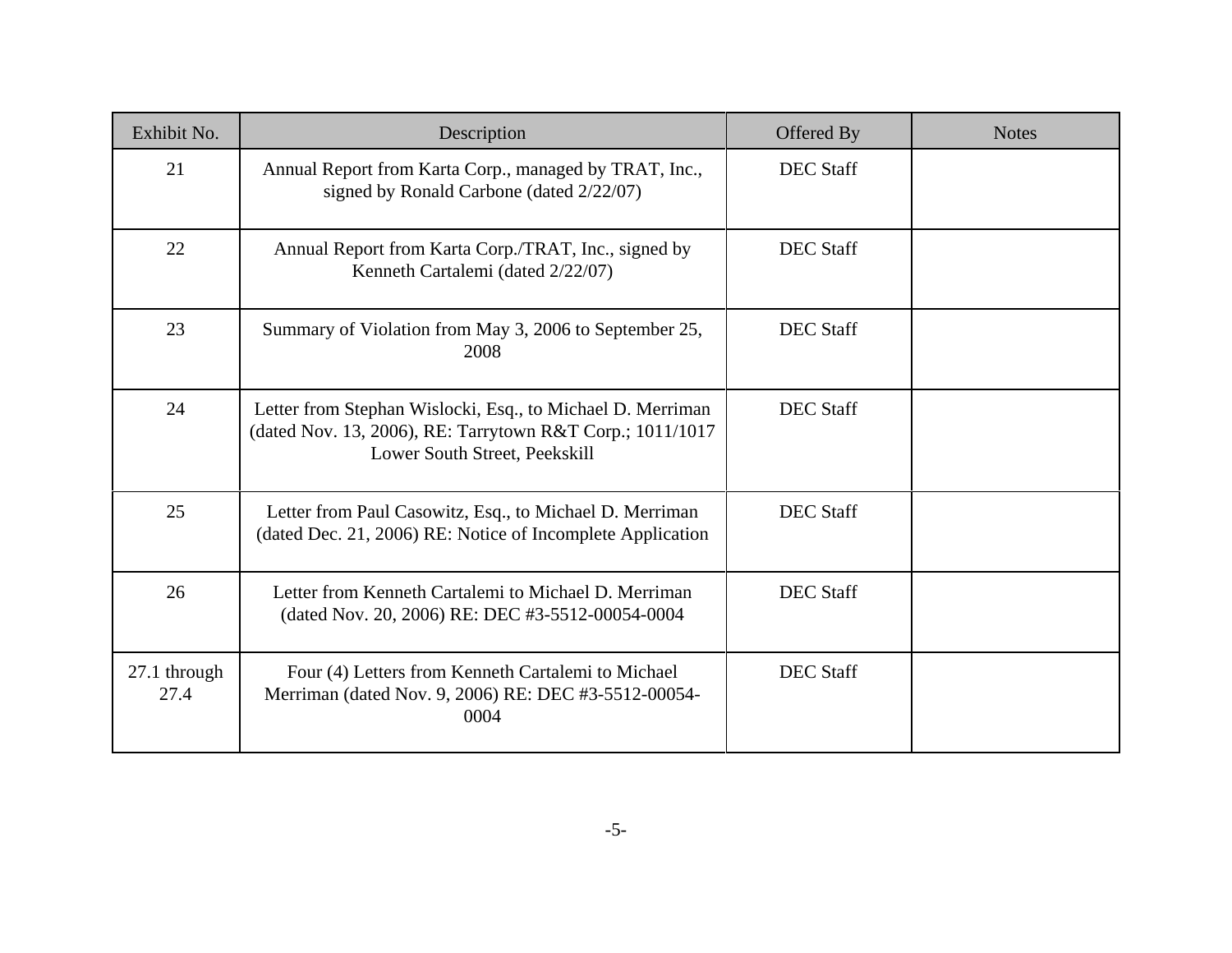| Exhibit No. | Description                                                                                                                                                                      | Offered By       | <b>Notes</b> |
|-------------|----------------------------------------------------------------------------------------------------------------------------------------------------------------------------------|------------------|--------------|
| 28          | Letter from Kenneth Cartalemi to Mr. Weiss, New York State<br>Dept. of Envtl. Conservation (dated Sept. 22, 2006)                                                                | <b>DEC</b> Staff |              |
| 29          | Letter from David G. Pollock, Environmental Engineer, to<br>Kenneth J. Cartalemi, President, Karta Industries, Inc. (dated<br>Oct. 15, 2007) RE: Floor repair job                | <b>DEC</b> Staff |              |
| 30          | Letter from Michele M. Bonsignore, Esq., to KJ Cartalemi,<br>Steven Wislocki, and Steven Parisio, Supervising Engineer<br>(dated April 3, 2008) RE: DEC Notice Served Upon Karta | <b>DEC</b> Staff |              |
| 31          | CD containing 2006 Karta pictures                                                                                                                                                | <b>DEC</b> Staff |              |
| 32          | CD containing 2007 Karta pictures                                                                                                                                                | <b>DEC</b> Staff |              |
| 33          | CD containing 2008 Karta pictures through 5/14/08                                                                                                                                | <b>DEC</b> Staff |              |
| 34          | CD containing permit hearing transcript from Matter of Karta<br>Corp., DEC Case No. 3-5512-00054/00004                                                                           | <b>DEC Staff</b> |              |
| 35          | CD containing 2008 Karta pictures through 9/18/08                                                                                                                                | <b>DEC</b> Staff |              |